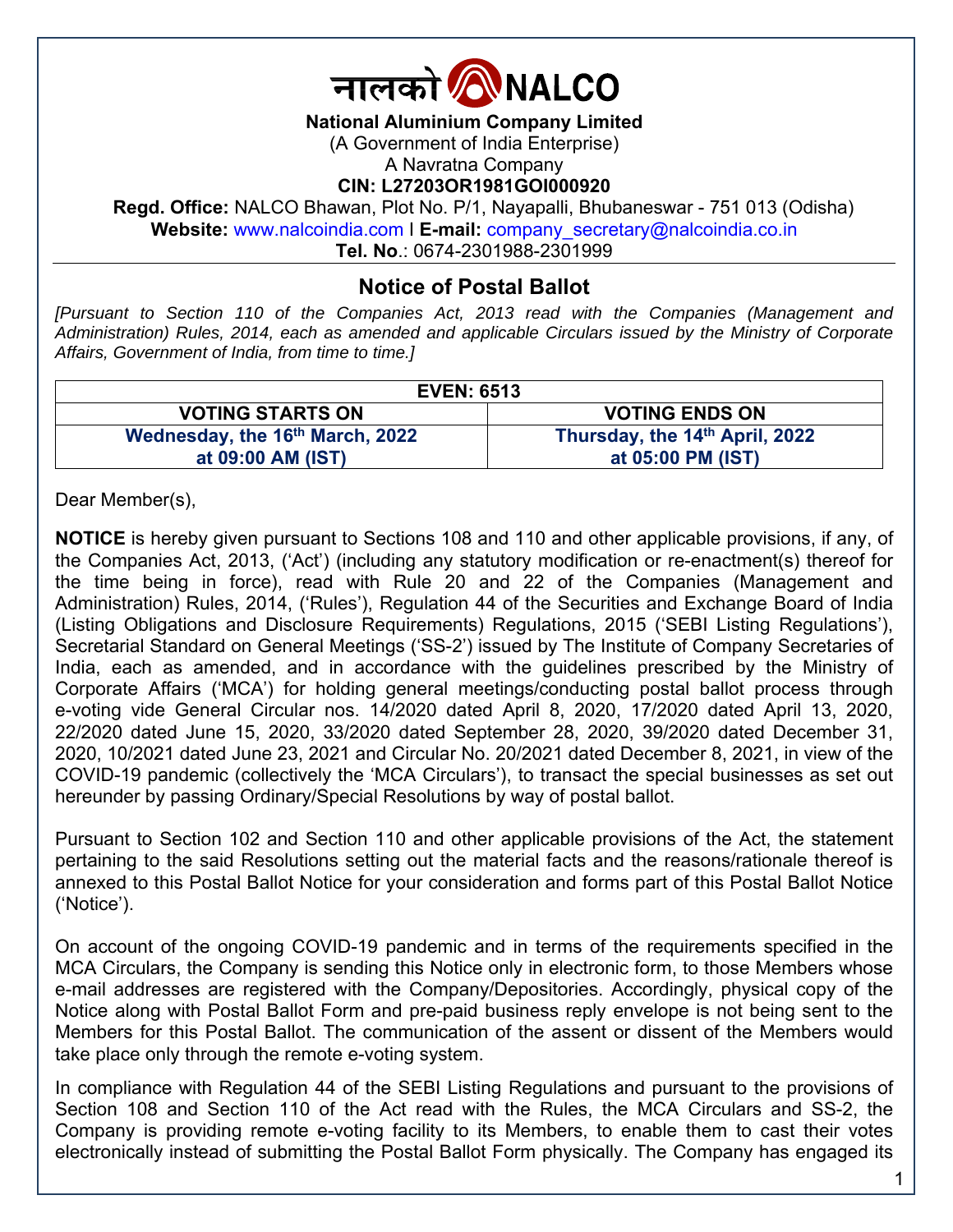Registrar and Transfer Agent ('RTA'), M/s. KFin Technologies Private Limited ('KFINTECH') for the purpose of providing remote e-voting facility to its Members. The instructions for remote e-voting are appended to this Notice. The Notice is also available on the website of the Company www.nalcoindia.com.

Members desiring to exercise their vote through the remote e-voting process are requested to carefully read the instructions indicated in this Notice and record their assent (FOR) or dissent (AGAINST) by following the procedure as stated in the Notes forming part of the Notice for casting of votes by remote e-voting not later than 5.00 p.m. (IST) on Thursday, the 14<sup>th</sup> April, 2022. The remote e-voting facility will be disabled by M/s. KFINTECH immediately thereafter.

# **SPECIAL BUSINESS:**

## **Ordinary Resolution:**

## **1. Appointment of Dr. Veena Kumari Dermal [DIN: 08890469] as a Director of the Company:**

To consider and, if thought fit, to pass the following resolution as an Ordinary Resolution, with or without modification(s):

"**RESOLVED THAT**, in accordance with the provisions of Section 152 and other applicable provisions, if any, of the Companies Act, 2013 ('the Act'), and the Rules made thereunder and Regulation 17(1C) of the SEBI (Listing Obligations and Disclosure Requirements) Regulations, 2015 ('Listing Regulations') (including any statutory modification(s) or re-enactment thereof for the time being in force), Dr. Veena Kumari Dermal [DIN: 08890469], who was appointed as an Additional Director of the Company with effect from 20.01.2022 in terms of Order no. F.No. 2/3/2021-Met-I dated 20.01.2022 of Ministry of Mines, Government of India vice Shri Satendra Singh, former Joint Secretary, Ministry of Mines pursuant to Section 161 of the Act and Article 63 of the Articles of Association of the Company, be and is hereby appointed as a Director of the Company, liable to retire by rotation."

## **2. Appointment of Shri Ramesh Chandra Joshi [DIN: 08765394] as Director (Finance) of the Company:**

To consider and, if thought fit, to pass the following resolution as an Ordinary Resolution, with or without modification(s):

"**RESOLVED THAT**, in accordance with the provisions of Section 152 and other applicable provisions, if any, of the Companies Act, 2013 ('the Act'), and the Rules made thereunder and Regulation 17(1C) of the SEBI (Listing Obligations and Disclosure Requirements) Regulations, 2015 ('Listing Regulations') (including any statutory modification(s) or re-enactment thereof for the time being in force), Shri Ramesh Chandra Joshi [DIN: 08765394], who was appointed as an Additional Director of the Company with effect from 04.02.2022 in term of Order no. 2/13/2019- Met-I dated 04.02.2022 of Ministry of Mines, Government of India pursuant to Section 161 of the Act and Article 63 of the Articles of Association of the Company, be and is hereby appointed as Director (Finance) of the Company, liable to retire by rotation."

# **Special Resolution:**

## **3. Appointment of Shri Ravinath Jha [DIN: 09396382] as an Independent Director of the Company:**

To consider and, if thought fit, to pass the following resolution as a Special Resolution, with or without modification(s):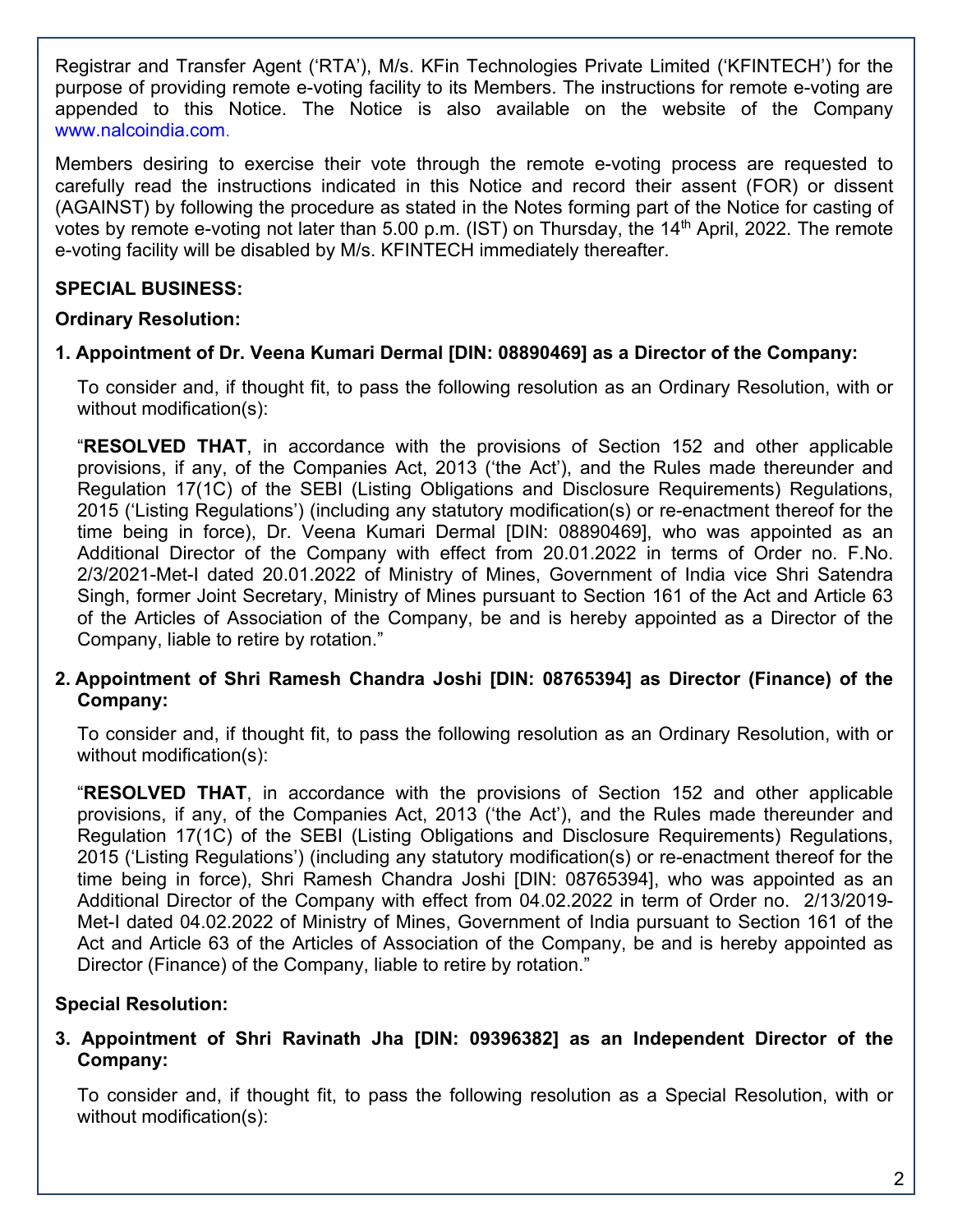"**RESOLVED THAT**, in accordance with the provisions of Sections 149, 150 and 152 and other applicable provisions, if any, of the Companies Act, 2013 ('the Act'), and the Rules made thereunder, read with Schedule IV of the Act and Regulation 16(1)(b) and Regulation 25 of the SEBI (Listing Obligations and Disclosure Requirements) Regulations, 2015 ('Listing Regulations') (including any statutory modification(s) or re-enactment thereof for the time being in force), Shri Ravinath Jha [DIN: 09396382], who was appointed as an Additional Director of the Company with effect from 11.11.2021 in terms of Order no. 2/8/2020-Met-I dated 10.11.2021 of Ministry of Mines, Government of India pursuant to Section 161 of the Act and Article 63 of the Articles of Association of the Company, be and is hereby appointed as an Independent Director of the Company to hold office for a term of 3 (three) years to be reckoned from the date of order of the Govt. of India i.e. 10.11.2021".

## **4. Appointment of Shri Y. P. Chillio [DIN: 09396182] as an Independent Director of the Company:**

To consider and, if thought fit, to pass the following resolution as a Special Resolution, with or without modification(s):

"**RESOLVED THAT**, in accordance with the provisions of Sections 149, 150, 152 and other applicable provisions, if any, of the Companies Act, 2013 ('the Act'), and the Rules made thereunder, read with Schedule IV of the Act and Regulation 16(1)(b) and Regulation 25 of the SEBI (Listing Obligations and Disclosure Requirements) Regulations, 2015 ('Listing Regulations') (including any statutory modification(s) or re-enactment thereof for the time being in force), Shri Y. P. Chillio [DIN: 09396182], who was appointed as an Additional Director of the Company with effect from 11.11.2021 in terms of Order no. 2/8/2020-Met-I dated 10.11.2021 of Ministry of Mines, Government of India pursuant to Section 161 of the Act and Article 63 of the Articles of Association of the Company, be and is hereby appointed as an Independent Director of the Company to hold office for a term of 3 (three) years to be reckoned from the date of order of the Govt. of India i.e. 10.11.2021".

### **5. Appointment of Adv. Dushyant Upadhyay [DIN: 09397101] as an Independent Director of the Company:**

To consider and, if thought fit, to pass the following resolution as a Special Resolution, with or without modification(s):

"**RESOLVED THAT**, in accordance with the provisions of Sections 149, 150, 152 and other applicable provisions, if any, of the Companies Act, 2013 ('the Act'), and the Rules made thereunder, read with Schedule IV of the Act and Regulation 16(1)(b) and Regulation 25 of the SEBI (Listing Obligations and Disclosure Requirements) Regulations, 2015 ('Listing Regulations') (including any statutory modification(s) or re-enactment thereof for the time being in force), Adv. Dushyant Upadhyay [DIN: 09397101], who was appointed as an Additional Director of the Company with effect from 12.11.2021 in terms of Order no. 2/8/2020-Met-I dated 10.11.2021 of Ministry of Mines, Government of India pursuant to Section 161 of the Act and Article 63 of the Articles of Association of the Company, be and is hereby appointed as an Independent Director of the Company to hold office for a term of 3 (three) years to be reckoned from the date of order of the Govt. of India i.e. 10.11.2021".

### **6. Appointment of Adv. George Kurian [DIN: 09398434] as an Independent Director of the Company:**

To consider and, if thought fit, to pass the following resolution as a Special Resolution, with or without modification(s):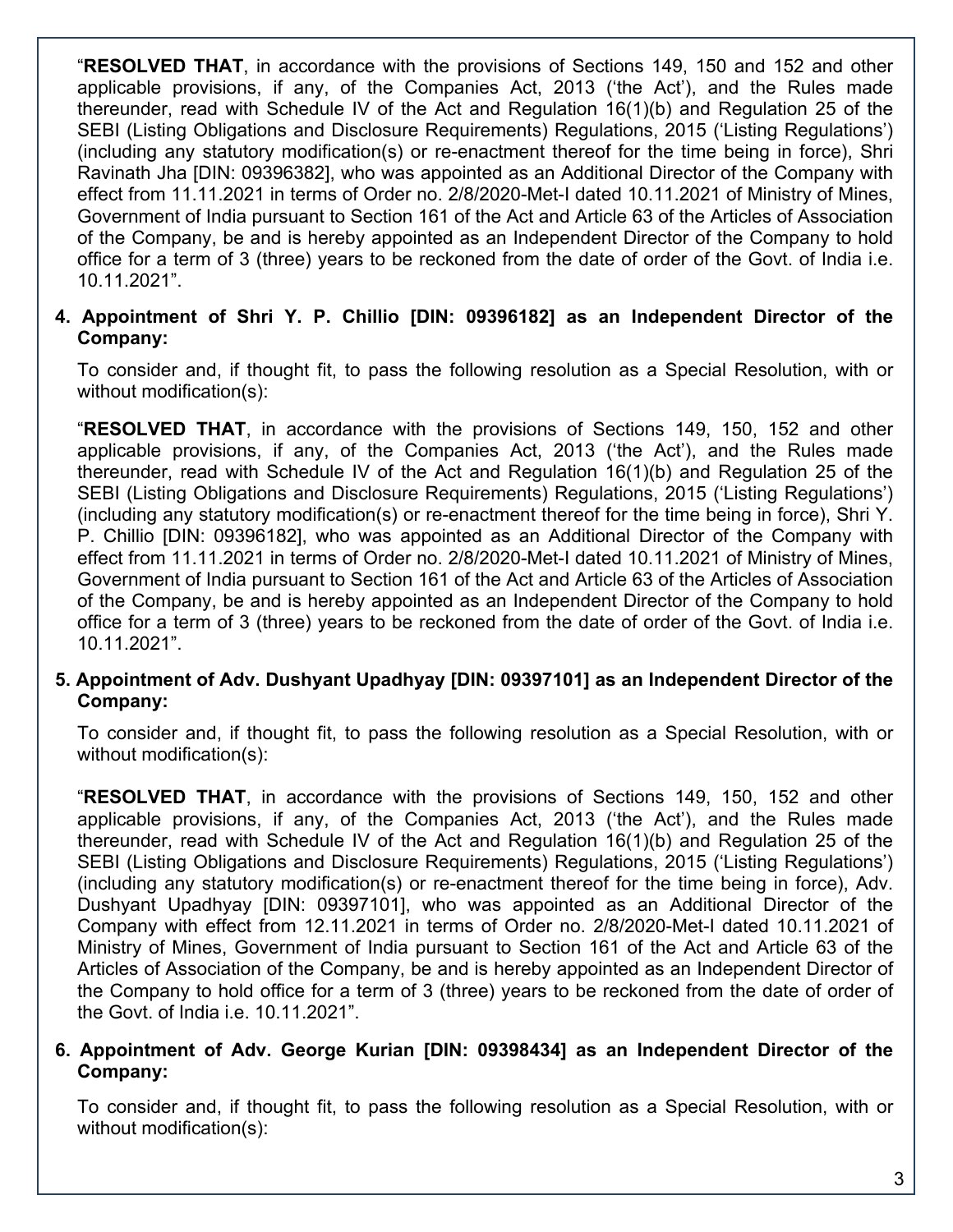"**RESOLVED THAT**, in accordance with, the provisions of Sections 149, 150, 152 and other applicable provisions, if any, of the Companies Act, 2013 ('the Act'), and the Rules made thereunder, read with Schedule IV of the Act and Regulation 16(1)(b) and Regulation 25 of the SEBI (Listing Obligations and Disclosure Requirements) Regulations, 2015 ('Listing Regulations') (including any statutory modification(s) or re-enactment thereof for the time being in force), Adv. George Kurian [DIN: 09398434], who was appointed as an Additional Director of the Company with effect from 12.11.2021 in terms of Order no. 2/8/2020-Met-I dated 10.11.2021 of Ministry of Mines, Government of India pursuant to Section 161 of the Act and Article 63 of the Articles of Association of the Company, be and is hereby appointed as an Independent Director of the Company to hold office for a term of 3 (three) years to be reckoned from the date of order of the Govt. of India i.e. 10.11.2021".

## **7. Appointment of Ms. (Dr.) Shatorupa [DIN: 09396503] as an Independent Director of the Company:**

To consider and, if thought fit, to pass the following resolution as a Special Resolution, with or without modification(s):

"**RESOLVED THAT**, in accordance with the provisions of Sections 149, 150, 152 and other applicable provisions, if any, of the Companies Act, 2013 ('the Act'), and the Rules made thereunder, read with Schedule IV of the Act and Regulation 16(1)(b) and Regulation 25 of the SEBI (Listing Obligations and Disclosure Requirements) Regulations, 2015 ('Listing Regulations') (including any statutory modification(s) or re-enactment thereof for the time being in force), Ms. (Dr.) Shatorupa [DIN: 09396503], who was appointed as an Additional Director of the Company with effect from 12.11.2021 in terms of Order no. 2/8/2020-Met-I dated 10.11.2021 of Ministry of Mines, Government of India pursuant to Section 161 of the Act and Article 63 of the Articles of Association of the Company, be and is hereby appointed as an Independent Director of the Company to hold office for a term of 3 (three) years to be reckoned from the date of order of the Govt. of India i.e. 10.11.2021".

## **8. Appointment of Dr. B. R. Ramakrishna [DIN: 02251602] as an Independent Director of the Company:**

To consider and, if thought fit, to pass the following resolution as a Special Resolution, with or without modification(s):

"**RESOLVED THAT**, in accordance with the provisions of Sections 149, 150, 152 and other applicable provisions, if any, of the Companies Act, 2013 ('the Act'), and the Rules made thereunder, read with Schedule IV of the Act and Regulation 16(1)(b) and Regulation 25 of the SEBI (Listing Obligations and Disclosure Requirements) Regulations, 2015 ('Listing Regulations') (including any statutory modification(s) or re-enactment thereof for the time being in force), Dr. B. R. Ramakrishna [DIN: 02251602], who was appointed as an Additional Director of the Company with effect from 15.11.2021 in terms of Order no. 2/8/2020-Met-I dated 10.11.2021 of Ministry of Mines, Government of India pursuant to Section 161 of the Act and Article 63 of the Articles of Association of the Company, be and is hereby appointed as an Independent Director of the Company to hold office for a term of 3 (three) years to be reckoned from the date of order of the Govt. of India i.e. 10.11.2021".

### **9. Appointment of Dr. Ajay Narang [DIN: 00368054] as an Independent Director of the Company:**

To consider and, if thought fit, to pass the following resolution as a Special Resolution, with or without modification(s):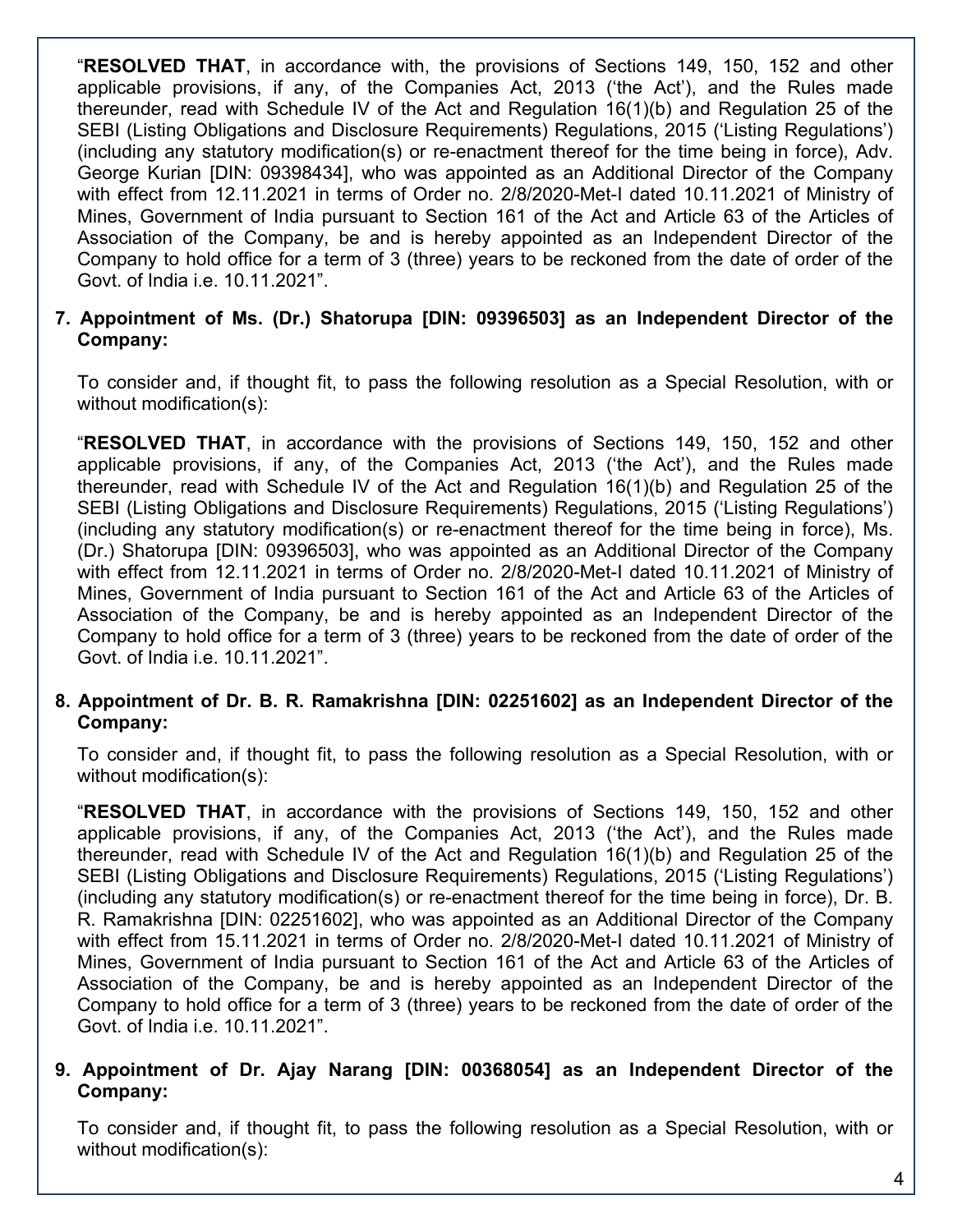"**RESOLVED THAT**, in accordance with the provisions of Sections 149, 150, 152 and other applicable provisions, if any, of the Companies Act, 2013 ('the Act'), and the Rules made thereunder, read with Schedule IV of the Act and Regulation 16(1)(b) and Regulation 25 of the SEBI (Listing Obligations and Disclosure Requirements) Regulations, 2015 ('Listing Regulations') (including any statutory modification(s) or re-enactment thereof for the time being in force), Dr. Ajay Narang [DIN: 00368054], who was appointed as an Additional Director of the Company with effect from 16.11.2021 in terms of Order no. 2/8/2020-Met-I dated 10.11.2021 of Ministry of Mines, Government of India pursuant to Section 161 of the Act and Article 63 of the Articles of Association of the Company, be and is hereby appointed as an Independent Director of the Company to hold office for a term of 3 (three) years to be reckoned from the date of order of the Govt. of India i.e. 10.11.2021".

By Order of the Board of Directors

Sd/- **(N. K. Mohanty) GGM & Company Secretary** 

Place: Bhubaneswar Date: 11.03.2022

### **NOTES:**

- 1) The relevant Statement pursuant to the provisions of Section 102 of the Companies Act, 2013 ('Act') read with Rule 22 of the Companies (Management and Administration) Rules, 2014 ('Rules'), each as amended, setting out the material facts relating to the aforesaid Resolutions and the reasons thereof is annexed hereto and forms part of this Postal Ballot Notice ('Notice').
- 2) On account of COVID-19 pandemic and in terms of the guidelines provided vide the MCA Circulars, the Company is sending this Notice only in electronic form to those Members, whose names appear in the Register of Members/List of Beneficial Owners as received from the Depositories/M/s. KFINETCH, the Company's RTA as on **Friday, the 11th March, 2022 ('Cut-Off Date')** and whose e-mail addresses are registered with the Company/RTA/Depositories/Depository Participants (in case of electronic shareholding) or who will register their e-mail address in accordance with the process outlined in this Notice. The voting rights of the Members shall be in proportion to their share in the paid-up equity share capital of the Company as on the Cut-Off Date i.e. Friday, the 11<sup>th</sup> March, 2022.
- 3) Only those Members whose names are appearing in the Register of Members/List of Beneficial Owners as on the Cut-Off Date shall be eligible to cast their votes through postal ballot by remote e-voting.

It is however, clarified that all Members of the Company as on the Cut-Off Date (including those Members who may not have received this Notice due to non-registration of their e-mail addresses with the Company/RTA/Depositories) shall be entitled to vote in relation to the aforementioned Resolutions in accordance with the process specified in this Notice.

4) In compliance with the provisions of Section 108 and Section 110 of the Act read with Rules 20 and 22 of the Rules, Regulation 44 of the SEBI Listing Regulations, SS-2 and the MCA Circulars, the Company is pleased to provide remote e-voting facility to its Members, to enable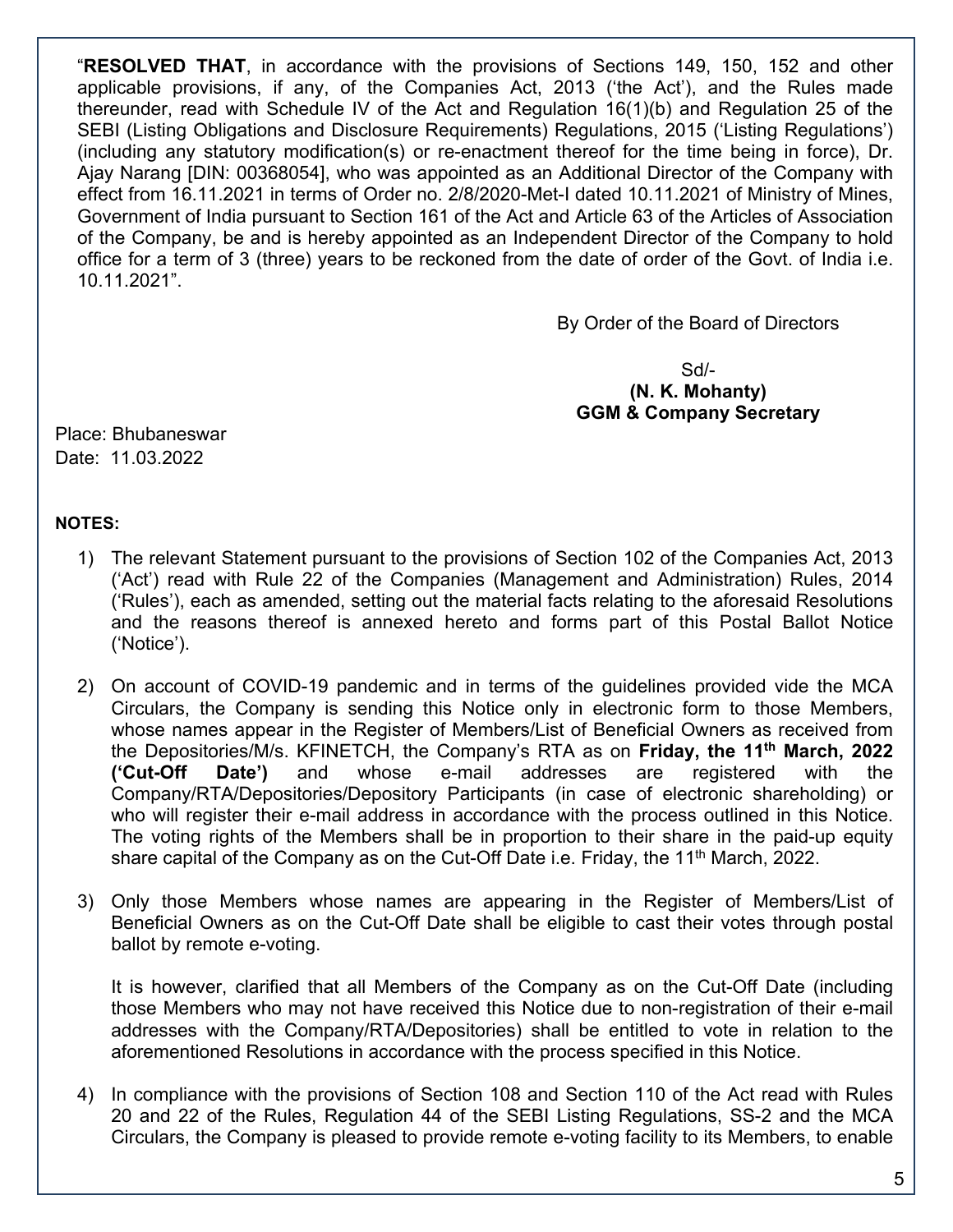them to cast their votes electronically. The detailed procedure with respect to remote e-voting is mentioned in note no. 14 of this Notice.

- 5) The remote e-voting shall commence on **Wednesday, the 16th March, 2022 at 9.00 a.m. (IST) and shall end on Thursday, the 14th April, 2022 at 5.00 p.m. (IST).** During this period, Members of the Company holding shares in physical or electronic form as on the Cut-Off Date may cast their vote electronically. The remote e-voting module shall be disabled by M/s. KFINTECH for voting thereafter.
- 6) The Board of Directors of the Company has appointed Ms. Savita Jyoti (M. No.: F3738, C.P. No.: 1796), of M/s. Savita Jyoti Associates, Practicing Company Secretaries, Hyderabad, to act as the Scrutinizer, for conducting the Postal Ballot process in a fair and transparent manner.
- 7) The Scrutinizer will submit her report to the Chairman, or any other person authorised by Chairman, after scrutiny of the votes cast, on the result of the Postal Ballot **on or before Tuesday, the 19th April, 2022.** The Scrutinizer's decision on the validity of votes cast will be final.
- 8) The Results declared along with the Scrutinizer's Report shall be placed on the Company's website www.nalcoindia.com and on the website of M/s. KFINTECH https://evoting.kfintech.com immediately after the result is declared by the Chairman or any other person authorized by him, and the same shall be communicated to the Stock Exchanges, where the equity shares of the Company are listed. The results shall also be displayed on the notice board at the Registered Office of the Company.
- 9) The Resolutions, if passed by the requisite majority through Postal Ballot, will be deemed to have been passed on the last date specified for remote e-voting i.e. Thursday, the 14<sup>th</sup> April, 2022.
- 10) Members may download the Notice from the Company's website at https://nalcoindia.com/investor-services/notices/general-meeting/ or from M/s. KFINTECH's website at https://evoting.kfintech.com. A copy of the Notice is also available on the website of BSE at www.bseindia.com and NSE at www.nseindia.com.
- 11) The vote in this Postal Ballot cannot be exercised through proxy.
- 12) Members desirous of inspecting the documents referred to in the Notice or Statement may send their requests to company secretary@nalcoindia.co.in from their registered e-mail addresses mentioning their names, folio numbers/DP ID and Client ID, between the period i.e. Wednesday, the 16<sup>th</sup> March, 2022 to Thursday, the 14<sup>th</sup> April, 2022.

#### 13) **Process for one-time registration of e-mail address with RTA for receiving the Notice and casting votes electronically:**

Members who have not registered their e-mail addresses with the Company or with the Depositories and wish to receive the Postal Ballot Notice and/or cast their votes through remote e-voting, may click on https://ris.kfintech.com/clientservices/postalballot/ and submit the required details after selecting the name of the Company **"National Aluminium Company Limited"** from the dropdown box.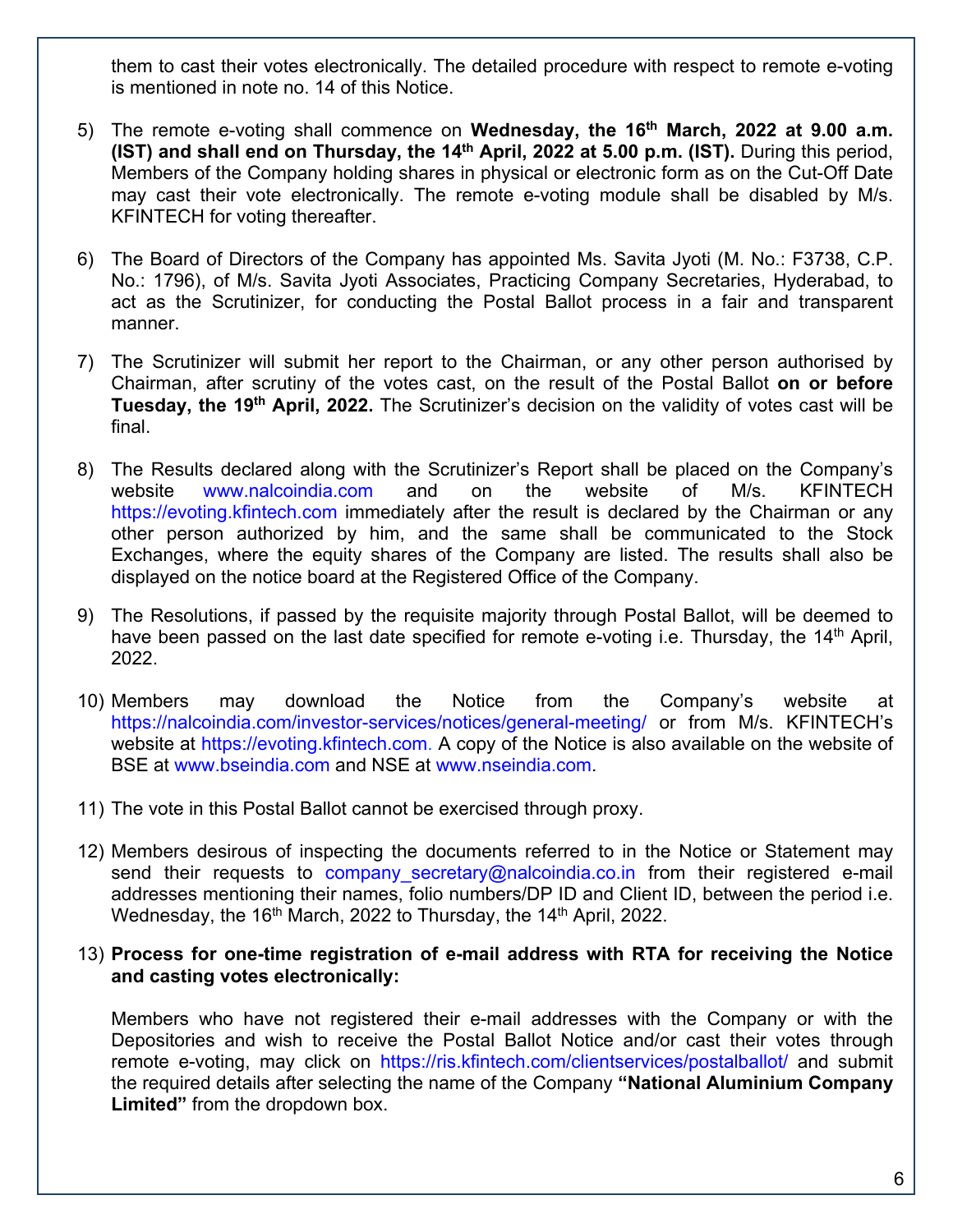# 14) **Process to cast votes through remote e-voting:**

**A) Login method for remote e-Voting for Individual shareholders holding securities in demat mode:**

| <b>Type of shareholders</b>                                          | <b>Login Method</b>                                                                                                                                                                                                                                                                                                                                           |
|----------------------------------------------------------------------|---------------------------------------------------------------------------------------------------------------------------------------------------------------------------------------------------------------------------------------------------------------------------------------------------------------------------------------------------------------|
| Individual                                                           | A) Users registered for NSDL IDeAS facility:                                                                                                                                                                                                                                                                                                                  |
| Shareholders holding<br>demat<br>securities<br>in<br>mode with NSDL. | 1) Open web browser by typing the following URL:<br>https://eservices.nsdl.com either on a Personal Computer or<br>on a mobile. Once the home page of e-Services is<br>launched, click on the "Beneficial Owner" icon under<br>"Login" which is available under "IDeAS" section.                                                                              |
|                                                                      | 2) A new screen will open. Enter your User ID and Password.<br>After successful authentication, you will be able to see<br>e-voting services. Click on "Access to e-voting" under<br>e-voting services and you will be able to see e-voting page.                                                                                                             |
|                                                                      | 3) Click on options available against Company name or<br>е-<br>voting service provider and you will be re-directed to<br>e-voting website for casting your vote during the remote<br>e-voting period.                                                                                                                                                         |
|                                                                      | B) Users not registered for IDeAS e-Services:<br>1) Option to register is available at: https://eservices.nsdl.com.                                                                                                                                                                                                                                           |
|                                                                      | 2) Select "Register Online for IDeAS" Portal or click at:<br>https://eservices.nsdl.com/SecureWeb/IdeasDirectReg.jsp.                                                                                                                                                                                                                                         |
|                                                                      | C) Visit the e-voting website of NSDL:                                                                                                                                                                                                                                                                                                                        |
|                                                                      | 1) After successfully registering on IDeAS, visit the e-voting<br>website of NSDL. Open web browser by typing the following<br>URL: https://www.evoting.nsdl.com/ either on a Personal<br>Computer or on a mobile. Once the home page of e-voting<br>system is launched, click on the icon "Login" which is<br>available under 'Shareholder/ Member' section. |
|                                                                      | 2) A new screen will open. Enter your User ID (i. e. your<br>sixteen digit demat account number held with NSDL),<br>Password/OTP and a Verification Code as shown on the<br>screen. After successful authentication, you will be<br>redirected to NSDL Depository site wherein you can see e-<br>voting page.                                                 |
|                                                                      | 3) Click on options available against Company name or e-<br>voting service provider and you will be redirected to e-voting<br>service provider website for casting your vote during the<br>remote e-Voting period.                                                                                                                                            |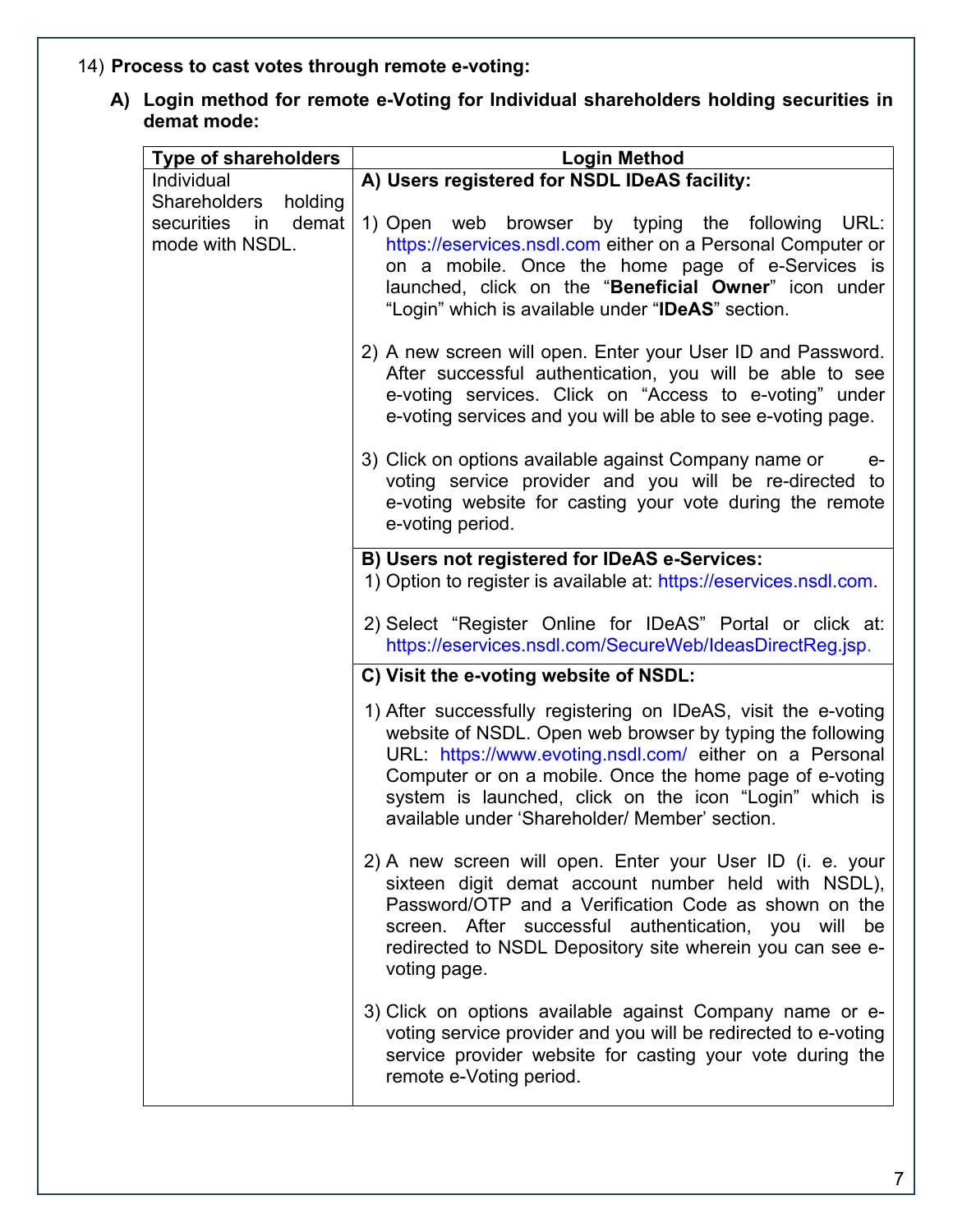| Individual                                                                          | A) Users who have opted for Easi/Easiest:                                                                                                                                                                                                                                                                                                                                                                                                                                                                                                    |
|-------------------------------------------------------------------------------------|----------------------------------------------------------------------------------------------------------------------------------------------------------------------------------------------------------------------------------------------------------------------------------------------------------------------------------------------------------------------------------------------------------------------------------------------------------------------------------------------------------------------------------------------|
| Shareholders<br>holding<br>securities<br>in<br>demat<br>mode<br>with<br><b>CDSL</b> | 1) Shareholders can login through their user ID and password.<br>Option will be made available to reach e-voting page without<br>any further authentication. The URL for users to login to<br>Easi/<br>Easiest<br>are<br>https://web.cdslindia.com/myeasi/home/login<br>or<br>www.cdslindia.com and click on New System Myeasi.<br>2) After successful login of Easi/Easiest the user will be also<br>able to see the e-voting Menu. The Menu will have links of<br>e-voting service provider i.e. NSDL. Click on NSDL to cast<br>your vote. |
|                                                                                     | B) Users who have not opted for Easi/Easiest:                                                                                                                                                                                                                                                                                                                                                                                                                                                                                                |
|                                                                                     | Option to register for Easi/Easiest is available at<br>https://web.cdslindia.com/myeasi/Registration/EasiRegistrati<br>on                                                                                                                                                                                                                                                                                                                                                                                                                    |
|                                                                                     | C) Visit the e-voting website of CDSL:                                                                                                                                                                                                                                                                                                                                                                                                                                                                                                       |
|                                                                                     | 1) Alternatively, the user can directly access e-voting page by<br>providing demat Account Number and PAN from a link in<br>www.cdslindia.com<br>home<br>The<br>will<br>page.<br>system<br>authenticate the user by sending OTP on registered Mobile<br>and e-mail as recorded in the demat Account.                                                                                                                                                                                                                                         |
|                                                                                     | 2) After successful authentication, user will be provided links<br>for the respective ESP where the e-voting is in progress.                                                                                                                                                                                                                                                                                                                                                                                                                 |
| Individual<br><b>Shareholders</b><br>(holding securities in                         | 1) You can also login using the login credentials of your demat<br>account through your Depository Participant registered with<br>NSDL/CDSL for e-voting facility.                                                                                                                                                                                                                                                                                                                                                                           |
| mode)<br>demat<br>login<br>their<br>through<br>depository participants              | 2) Upon logging in, you will be able to see e-voting option.<br>Click on e-voting option, you will be redirected to<br>NSDL/CDSL Depository site after successful authentication,<br>wherein you can see e-voting feature.                                                                                                                                                                                                                                                                                                                   |
|                                                                                     | 3) Click on company name or e-voting service provider i.e.<br>NSDL and you will be redirected to e-voting website of<br>NSDL for casting your vote during the remote e-voting<br>period.                                                                                                                                                                                                                                                                                                                                                     |

**Important Note:** Members who are unable to retrieve User ID/Password are advised to use 'Forget User ID' and 'Forget Password' option available at abovementioned website.

**Helpdesk for Individual Shareholders holding securities in demat mode for any technical issues related to login through Depository i.e. NSDL and CDSL:** 

| <b>NSDL</b>                      | <b>CSDL</b>                                                                      |
|----------------------------------|----------------------------------------------------------------------------------|
| <b>Email:</b> evoting@nsdl.co.in | <b>Email:</b> helpdesk.evoting@cdslindia.com                                     |
|                                  | Toll free no. 18001020990 / 1800224430   Phone no: 022-23058738 / 022-3058542-43 |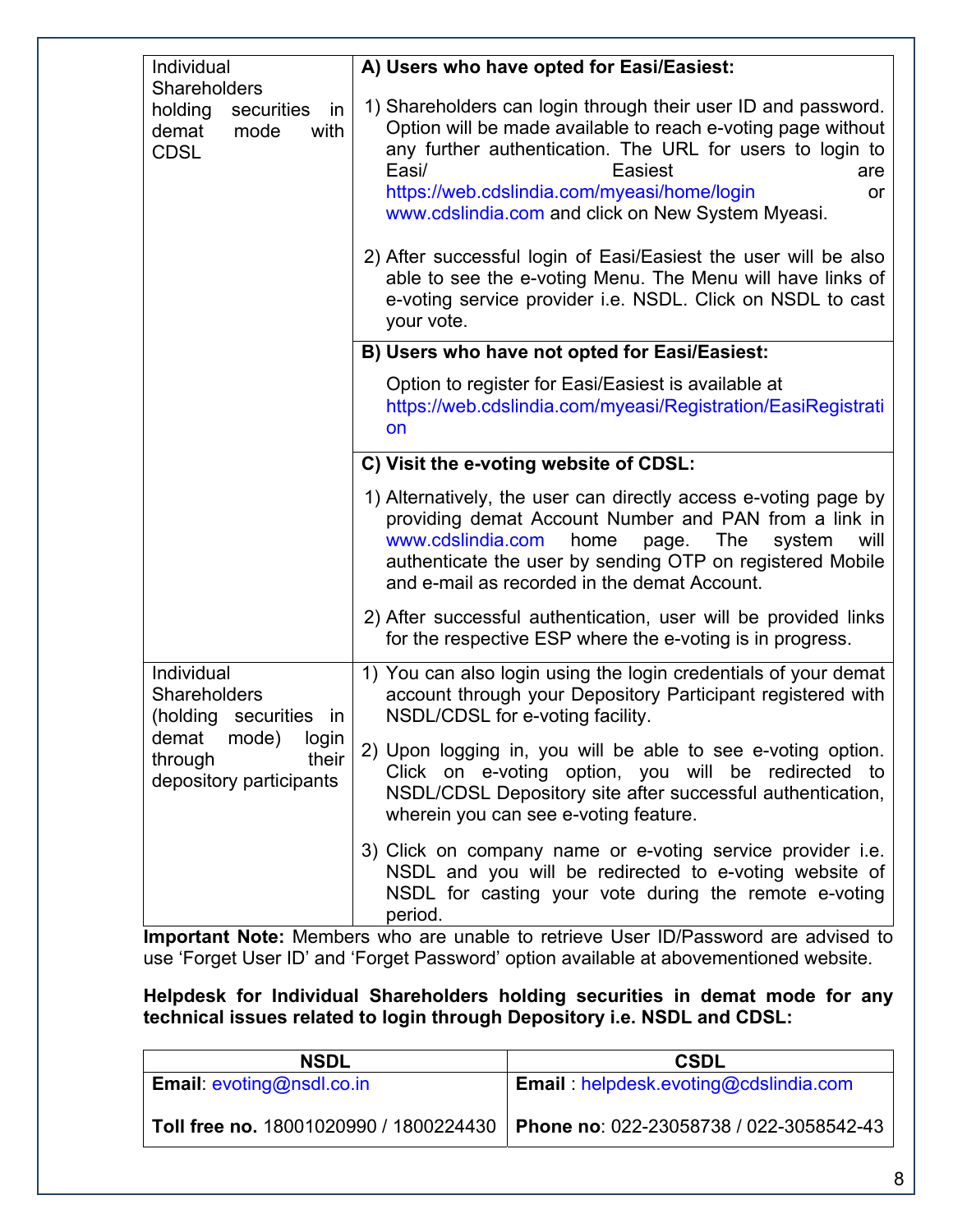### **B) Login Method for e-Voting other than Individual shareholders holding securities in demat mode and shareholders holding securities in physical mode:**

In case a Shareholder receives an e-mail from the Company / M/s. KFINTECH [for Members whose e-mail address is registered with the Company / Depository Participant(s)]:

- (a) Launch internet browser and type the URL: https://evoting.kfintech.com.
- (b) Enter the login credentials i.e. User ID and password mentioned in your email. Your Folio No./ DP ID Client ID will be your User ID. However, if you are already registered with KFin Technologies Private Limited for e-voting, you can use your existing User ID and password for casting your votes.
- (c) After entering the details appropriately, click on LOGIN.
- (d) You will reach the password change menu wherein you are required to mandatorily change your password. The new password shall comprise minimum 8 characters with at least one upper case (A-Z), one lower case (a-z), one numeric value (0-9) and a special character  $(Q,H,\$,etc.)$ . It is strongly recommended not to share your password with any other person and take utmost care to keep your password confidential.
- (e) You need to login again with the new credentials.
- (f) On successful login, the system will prompt you to select the EVENT.
- (g) On the voting page, the number of shares (which represents the number of votes) held by you as on the cut-off date will appear. If you desire to cast all the votes assenting/ dissenting to the resolution, enter all shares and click 'FOR'/ 'AGAINST' as the case may be or partially in 'FOR' and partially in 'AGAINST', but the total number in 'FOR' and/or 'AGAINST' taken together should not exceed your total shareholding as on the cut-off date. You may also choose the option 'ABSTAIN' and the shares held will not be counted under either head.
- (h) Members holding multiple folios/demat accounts shall choose the voting process separately for each folio/demat account.
- (i) Cast your votes by selecting an appropriate option and click on 'SUBMIT'. A confirmation box will be displayed. Click 'OK' to confirm, else 'CANCEL' to modify. Once you confirm, you will not be allowed to modify your vote subsequently. During the voting period, you can login multiple times till you have confirmed that you have voted on the resolution.
- (j) Corporate/institutional members (i.e. other than individuals, HUF, NRI, etc.) are required to send scanned image (PDF/JPG format) of certified true copy of relevant board resolution/authority letter etc. together with attested specimen signature of the duly authorised signatory (ies) who is/are authorised to vote, to the Scrutinizer through e-mail at savitajyotiassociates05@gmail.com and may also upload the same in the evoting module in their login. The scanned image of the above documents should be in the naming format 'CLIENT EVENT No.'
- 15) In case of any queries/grievances, you may refer the Frequently Asked Questions (FAQs) for Members for e-voting manual available at https://evoting.kfintech.com or call M/s. KFINTECH on 1800 309 4001 (Toll free).

08 8008 80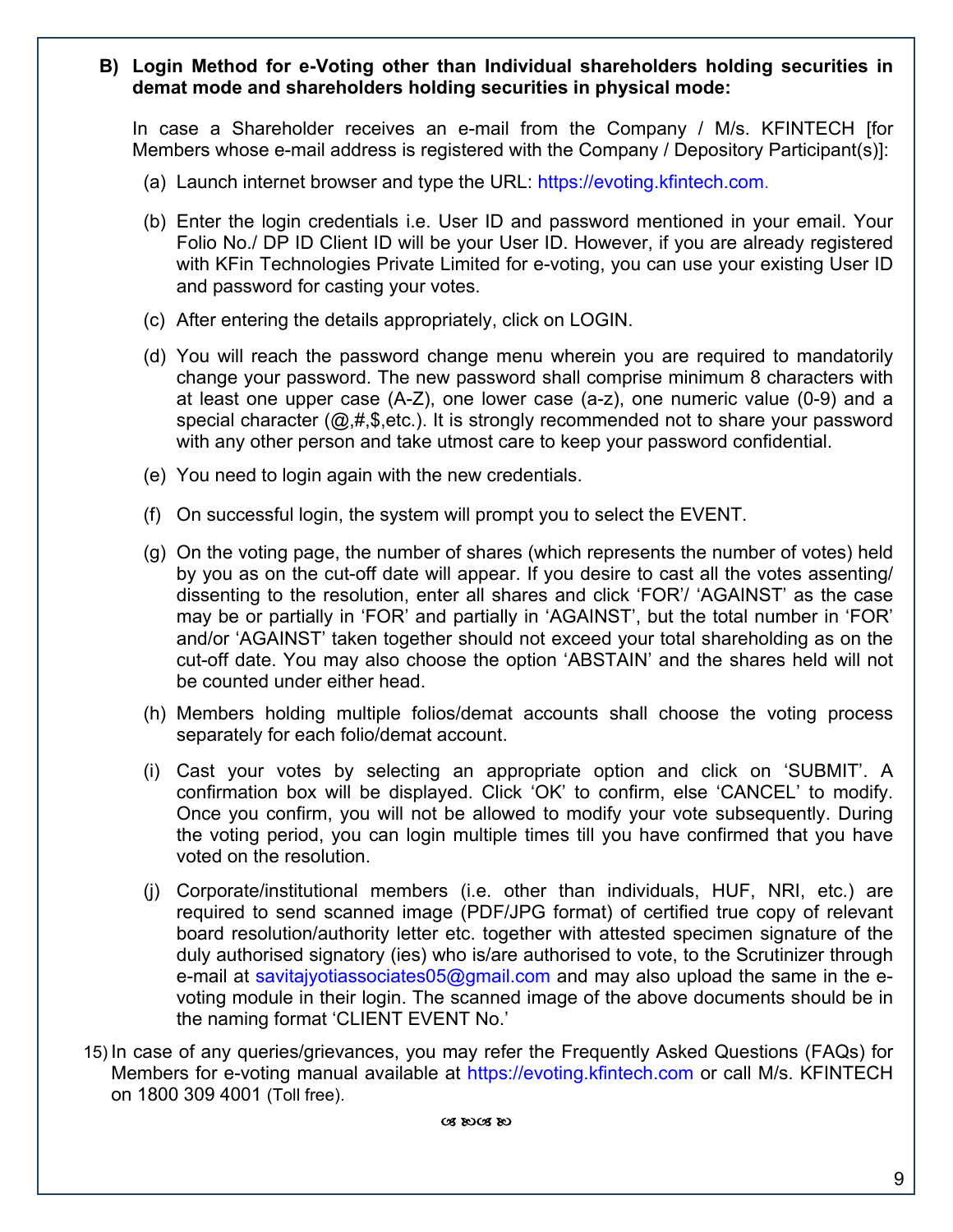# **ANNEXURE TO NOTICE**

## **Explanatory Statement pursuant to Section 102 (1) of the Companies Act, 2013**

## **Item No. 1:**

Pursuant to the provisions of Section 161(1) of the Companies Act, 2013 and Article 63 of the Articles of Association of the Company, the Board of Directors of the Company appointed Dr. Veena Kumari Dermal of the Company as an Additional Director with effect from 20.01.2022.

Pursuant to Regulation 17(1C) of the Listing Regulations, appointment of Dr. Veena Kumari Dermal as an Additional Director by the Board requires approval of shareholders in their next general meeting or within a time period of three months from the date of appointment, whichever is earlier, by means of an Ordinary Resolution.

The Company has received a notice in writing from a member alongwith the deposit of requisite amount under the provisions of Section 160 of the Companies Act, 2013, proposing the candidature of Dr. Veena Kumari Dermal for the office of Director of the Company.

The Board of Directors has proposed Dr. Veena Kumari Dermal's appointment as a Director of the Company, liable to retire by rotation.

Dr. Veena Kumari Dermal is not disqualified from being appointed as a Director in terms of Section 164 of the Act and has given her consent to act as a Director.

Dr. Veena Kumari Dermal belongs to 1998 batch of Indian Postal Service (IPoS) of Government of India. She is currently working as Joint Secretary dealing with Policy & Legislative Division in the Ministry of Mines, Government of India, New Delhi.

Dr. Veena Kumari Dermal served in various capacities in the Postal Department at all India level. She joined as Director in the Ministry of Mines in 2017 and got promoted as Joint Secretary in 2020. She was associated with amendments to MMDR Act in 2020 and 2021 and the subordinate legislations to the Act. She has gained deep understanding in mineral policy of India.

Dr. Veena Kumari Dermal has done B.Sc. (Agriculture), M.Sc. (Horticulture) from Kerala Agriculture University and Ph.D in Horticulture from Indian Agricultural Research Institute in New Delhi. She has done Post Graduate Diploma in Public Policy from IIM, Bangalore. She has participated in various short-term courses at the National and International level.

Dr. Veena Kumari Dermal has abundant experience of working in Government and Public Sectors.

Dr. Veena Kumari Dermal may be deemed to be concerned or interested, financially or otherwise, to the extent of her shareholding, if any, in respect of her appointment as a Director. Save and except the above, none of the other Directors / Key Managerial Personnel of the Company/their relatives are, in any way, concerned or interested, financially or otherwise, in the resolution set out at Item no.1 of the Notice.

She does not hold any share in the Company. The Board recommends the Ordinary Resolution set out at Item no.1 of the Notice for approval by the shareholders.

## **Item No. 2:**

Pursuant to the provisions of Section 161(1) of the Companies Act, 2013 and Article 63 of the Articles of Association of the Company, the Board of Directors of the Company appointed Shri Ramesh Chandra Joshi, Director (Finance) of the Company as an Additional Director with effect from 04.02.2022.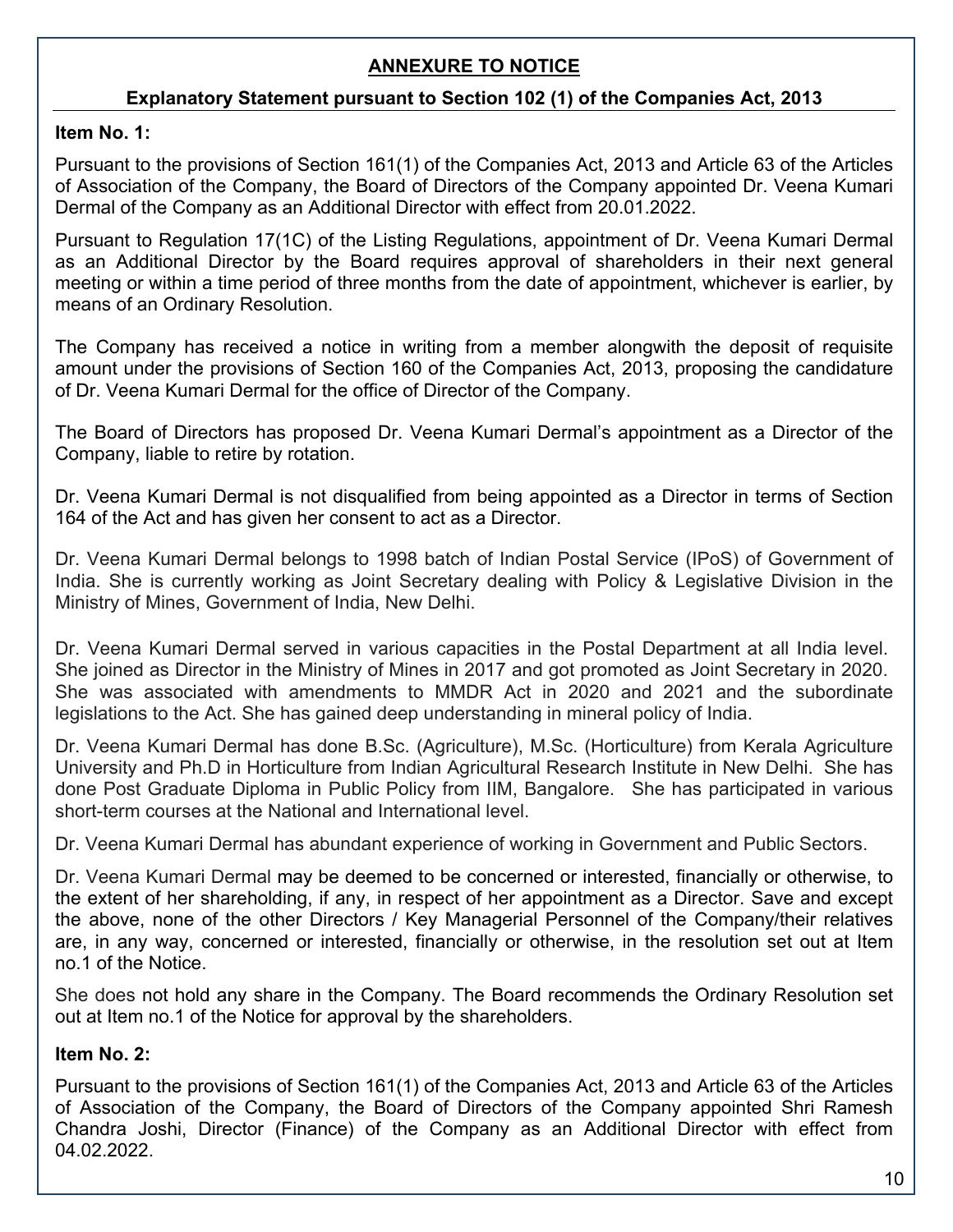Pursuant to Regulation 17(1C) of the Listing Regulations, appointment of Shri R. C. Joshi as an Additional Director by the Board requires approval of shareholders in their next general meeting or within a time period of three months from the date of appointment, whichever is earlier, by means of an Ordinary Resolution.

The Company has received a notice in writing from a member alongwith the deposit of requisite amount under the provisions of Section 160 of the Companies Act, 2013, proposing the candidature of Shri R. C. Joshi for the office of Director of the Company.

The Board of Directors has proposed Shri R. C. Joshi as Director (Finance) of the Company, liable to retire by rotation.

Shri Ramesh Chandra Joshi is not disqualified from being appointed as a Director in terms of Section 164 of the Act and has given his consent to act as a Director.

Born on 12.04.1965, Shri R. C. Joshi has completed his professional course from ICMAI in 1989. He has also completed Bachelor of Law from Sambalpur University.

Shri Joshi is a seasoned Finance & Accounts professional acknowledged for sound decision-making abilities, analytical and problem solving skills, business acumen, result-driven and team-oriented leadership. Shri Joshi has always demonstrated commitment to organizational growth. He has also keen interest in academics. He has a varied and rich experience in various areas of Finance spanning over 32 years, which includes 27 years in NALCO in the core areas of finance coupled with in-depth understanding of financial, contractual and regulatory issues. He is also a nominee director on the Board of M/s. Angul Aluminium Park Pvt. Ltd, a JV of NALCO.

Shri Joshi may be deemed to be concerned or interested, financially or otherwise, to the extent of his shareholding, if any, in respect of his appointment as a Director. Save and except the above, none of the other Directors / Key Managerial Personnel of the Company/their relatives are, in any way, concerned or interested, financially or otherwise, in the resolution set out at Item no. 2 of the Notice.

Shri Ramesh Chandra Joshi does not hold any share in the Company. The Board recommends the Ordinary Resolution set out at Item no. 2 of the Notice for approval by the shareholders.

## **Item No. 3:**

Pursuant to the provisions of Section 161(1) of the Companies Act, 2013 and Article 63 of the Articles of Association of the Company, the Board of Directors of the Company appointed Shri Ravinath Jha as an Additional Director with effect from 11.11.2021. However, the tenure of Shri Jha of three years shall be reckoned from the date of Order of Govt. of India i.e. 10.11.2021.

Though Shri Ravinath Jha was appointed as Independent Director prior to 01.01.2022, it is proposed to regularize his appointment through this postal ballot, instead of regularizing his appointment in the next Annual General Meeting, to be held on or before 30.09.2022. Thus, complying with the provisions of Regulation 17(1C) and pursuant to Regulation 25(2A) of the Listing Regulations, approval of members for appointment of Shri Ravinath Jha as an Independent Director is sought by means of Special Resolution.

The Board of Directors has proposed Shri Jha's appointment as an Independent Director of the Company.

In the opinion of the Board, Shri Ravinath Jha fulfills the conditions as set out in Section 149(6) and Schedule-IV of the Companies Act, 2013 and SEBI (LODR) Regulations, 2015 for being appointed as an Independent Director.

Shri Ravinath Jha is not disqualified from being appointed as an Independent Director in terms of Section 164 of the Act and has given his consent to act as an Independent Director.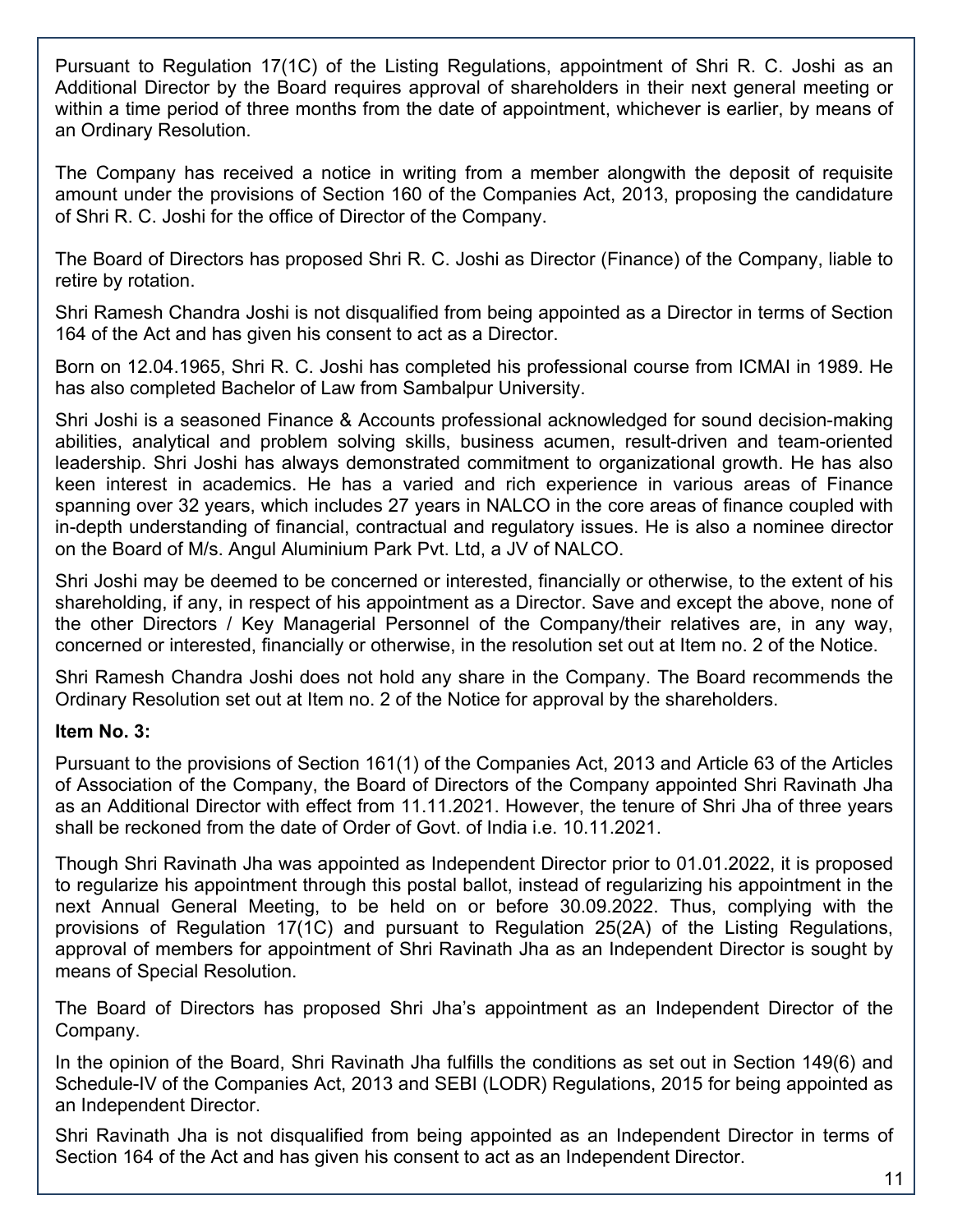Shri Ravinath Jha is a Bachelor of Science graduate from Ranchi University. His professional expertise is journalism. He was a freelance journalist for various local newspapers of Ranchi. He is continuing as Editor of Antyodaya Sandesh & Antyodaya Sankalp from October, 2003.

Shri Jha may be deemed to be concerned or interested, financially or otherwise, to the extent of his shareholding, if any, in respect of his appointment as an Independent Director. Save and except the above, none of the other Directors / Key Managerial Personnel of the Company/their relatives are, in any way, concerned or interested, financially or otherwise, in the resolution set out at Item no.3 of the Notice.

Shri Ravinath Jha does not hold any share in the Company. The Board recommends the Special Resolution set out at Item no.3 of the Notice for approval by the shareholders.

## **Item No. 4:**

Pursuant to the provisions of Section 161(1) of the Companies Act, 2013 and Article 63 of the Articles of Association of the Company, the Board of Directors of the Company appointed Shri Y. P. Chillio as an Additional Director with effect from 11.11.2021. However, the tenure of Shri Chillio of three years shall be reckoned from the date of Order of Govt. of India i.e. 10.11.2021.

Though Shri Y. P. Chillio was appointed as Independent Director prior to 01.01.2022, it is proposed to regularize his appointment through this postal ballot, instead of regularizing his appointment in the next Annual General Meeting, to be held on or before 30.09.2022. Thus, complying with the provisions of Regulation 17(1C) and pursuant to Regulation 25(2A) of the Listing Regulations, approval of members for appointment of Shri Y. P. Chillio as an Independent Director is sought by means of Special Resolution.

The Board of Directors has proposed Shri Chillio's appointment as an Independent Director of the Company.

In the opinion of the Board, Shri Y. P. Chillio fulfills the conditions as set out in Section 149(6) and Schedule-IV of the Companies Act, 2013 and SEBI (LODR) Regulations, 2015 for being appointed as an Independent Director.

Shri Y. P. Chillio is not disqualified from being appointed as an Independent Director in terms of Section 164 of the Act and has given his consent to act as an Independent Director.

Shri Y. P. Chillio is a graduate in political science from Nagaland University. He is a social worker and has worked in different community based organisations in various capacities for the welfare of the public at large. He served as Central Executive Committee Member, Eastern Nagaland Peoples Organisations. He is a life time member of Indian Red Cross Society, Nagaland.

Shri Chillio may be deemed to be concerned or interested, financially or otherwise, to the extent of his shareholding, if any, in respect of his appointment as an Independent Director. Save and except the above, none of the other Directors / Key Managerial Personnel of the Company/their relatives are, in any way, concerned or interested, financially or otherwise, in the resolution set out at Item no.4 of the Notice.

Shri Y. P. Chillio does not hold any share in the Company. The Board recommends the Special Resolution set out at Item no.4 of the Notice for approval by the shareholders.

### **Item No. 5:**

Pursuant to the provisions of Section 161(1) of the Companies Act, 2013 and Article 63 of the Articles of Association of the Company, the Board of Directors of the Company appointed Adv. Dushyant Upadhyay as an Additional Director with effect from 12.11.2021. However, the tenure of Adv. Upadhyay of three years shall be reckoned from the date of Order of Govt. of India i.e. 10.11.2021.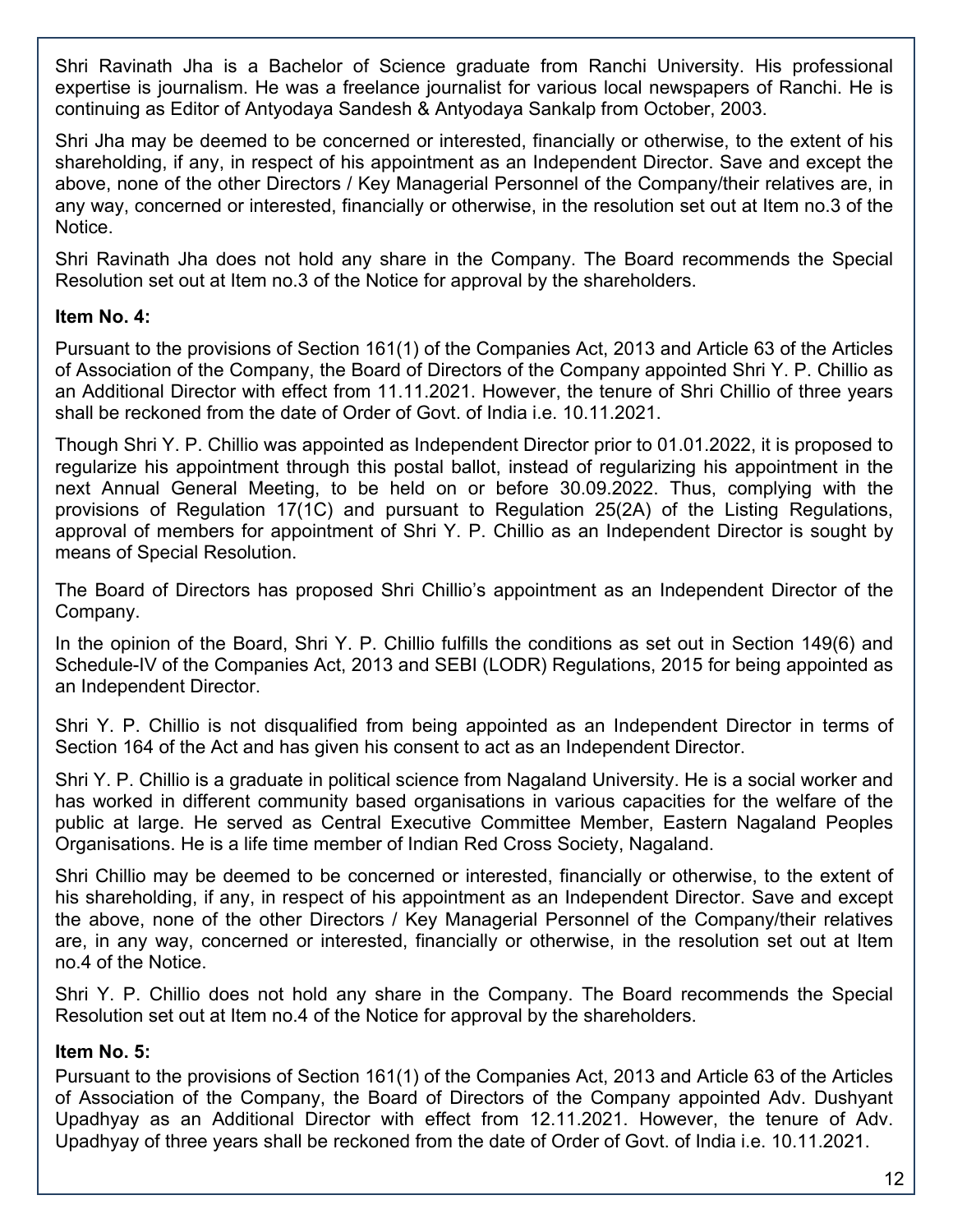Though Adv. Dushyant Upadhyay was appointed as Independent Director prior to 01.01.2022, it is proposed to regularize his appointment through this postal ballot, instead of regularizing his appointment in the next Annual General Meeting, to be held on or before 30.09.2022. Thus, complying with the provisions of Regulation 17(1C) and pursuant to Regulation 25(2A) of the Listing Regulations, approval of members for appointment of Adv. Dushyant Upadhyay as an Independent Director is sought by means of Special Resolution.

The Board of Directors has proposed Shri Upadhyay's appointment as an Independent Director of the Company.

In the opinion of the Board, Adv. Dushyant Upadhyay fulfills the conditions as set out in Section 149(6) and Schedule-IV of the Companies Act, 2013 and SEBI (LODR) Regulations, 2015 for being appointed as an Independent Director.

Adv. Dushyant Upadhyay is not disqualified from being appointed as an Independent Director in terms of Section 164 of the Act and has given his consent to act as an Independent Director.

Shri Dushyant Upadhyay is a lawyer by profession from Bulandshahr District of Uttar Pradesh and has rich and vast experience of more than 30 years in practicing as a lawyer in various Courts.

Adv. Dushyant Upadhyay may be deemed to be concerned or interested, financially or otherwise, to the extent of his shareholding, if any, in respect of his appointment as an Independent Director. Save and except the above, none of the other Directors / Key Managerial Personnel of the Company/their relatives are, in any way, concerned or interested, financially or otherwise, in the resolution set out at Item no. 5 of the Notice.

Adv. Dushyant Upadhyay does not hold any share in the Company. The Board recommends the Special Resolution set out at Item no. 5 of the Notice for approval by the shareholders.

### **Item No. 6:**

Pursuant to the provisions of Section 161(1) of the Companies Act, 2013 and Article 63 of the Articles of Association of the Company, the Board of Directors of the Company appointed Adv. George Kurian as an Additional Director with effect from 12.11.2021. However, the tenure of Adv. Kurian of three years shall be reckoned from the date of Order of Govt. of India i.e. 10.11.2021.

Though Adv. George Kurian was appointed as Independent Director prior to 01.01.2022, it is proposed to regularize his appointment through this postal ballot, instead of regularizing his appointment in the next Annual General Meeting, to be held on or before 30.09.2022. Thus, complying with the provisions of Regulation 17(1C) and pursuant to Regulation 25(2A) of the Listing Regulations, approval of members for appointment of Adv. George Kurian as an Independent Director is sought by means of Special Resolution.

The Board of Directors has proposed Shri Kurian's appointment as an Independent Director of the Company.

In the opinion of the Board, Adv. George Kurian fulfills the conditions as set out in Section 149(6) and Schedule-IV of the Companies Act, 2013 and SEBI (LODR) Regulations, 2015 for being appointed as an Independent Director.

Adv. George Kurian is not disqualified from being appointed as an Independent Director in terms of Section 164 of the Act and has given his consent to act as an Independent Director.

Shri George Kurian is an advocate by profession from Kottayam District of Kerala and has rich and vast experience in practicing as an advocate in various Courts.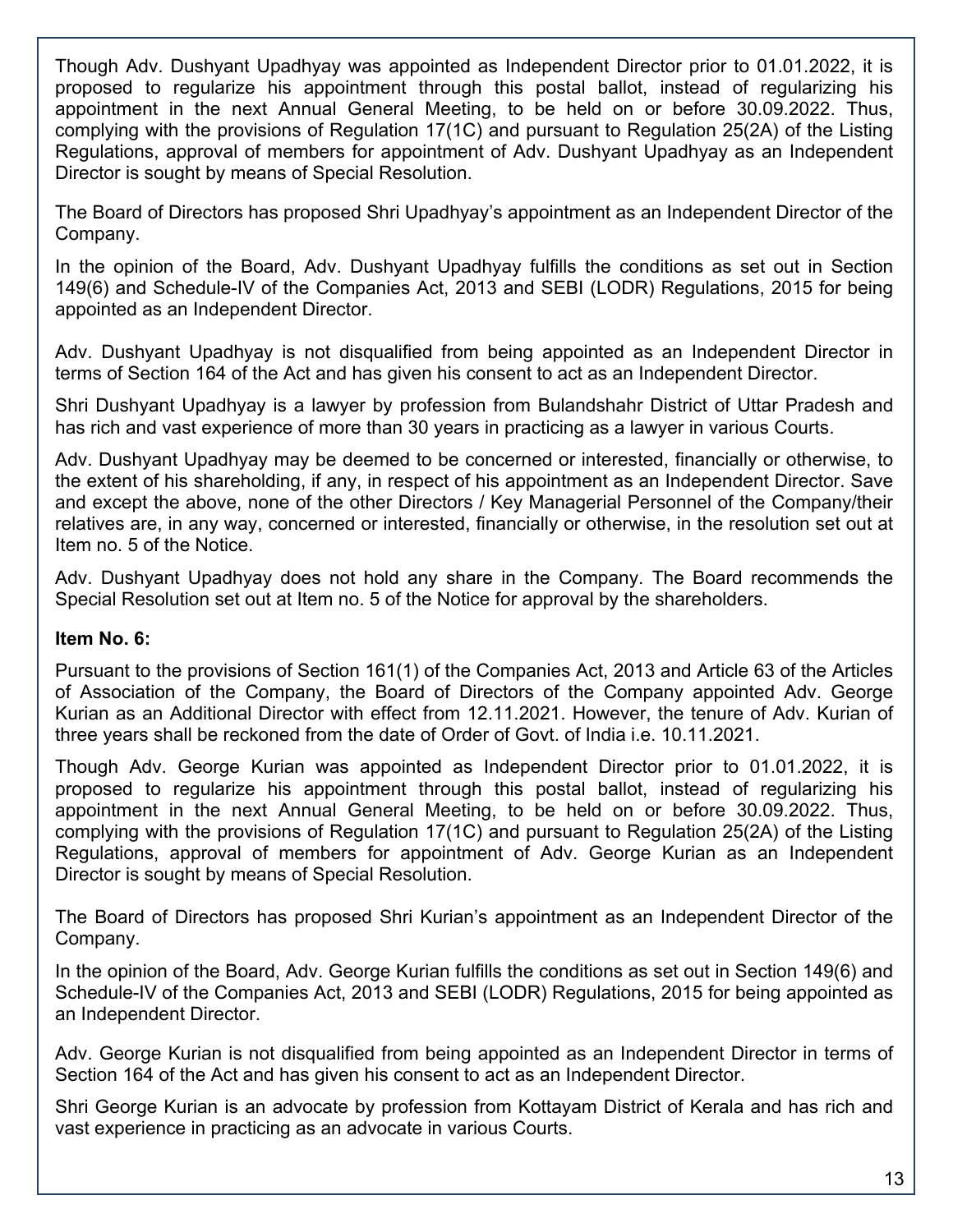Adv. George Kurian may be deemed to be concerned or interested, financially or otherwise, to the extent of his shareholding, if any, in respect of his appointment as an Independent Director. Save and except the above, none of the other Directors / Key Managerial Personnel of the Company/their relatives are, in any way, concerned or interested, financially or otherwise, in the resolution set out at Item no. 6 of the Notice.

Adv. George Kurian does not hold any share in the Company. The Board recommends the Special Resolution set out at Item no. 6 of the Notice for approval by the shareholders.

## **Item No. 7:**

Pursuant to the provisions of Section 161(1) of the Companies Act, 2013 and Article 63 of the Articles of Association of the Company, the Board of Directors of the Company appointed Ms. (Dr.) Shatorupa as an Additional Director with effect from 12.11.2021. However, the tenure of Ms. (Dr.) Shatorupa of three years shall be reckoned from the date of Order of Govt. of India i.e. 10.11.2021.

Though Ms. (Dr.) Shatorupa was appointed as Independent Director prior to 01.01.2022, it is proposed to regularize her appointment through this postal ballot, instead of regularizing her appointment in the next Annual General Meeting, to be held on or before 30.09.2022. Thus, complying with the provisions of Regulation 17(1C) and pursuant to Regulation 25(2A) of the Listing Regulations, approval of members for appointment of Ms. (Dr.) Shatorupa as an Independent Director is sought by means of Special Resolution.

The Board of Directors has proposed Ms. (Dr.) Shatorupa's appointment as an Independent Director of the Company.

In the opinion of the Board, Ms. (Dr.) Shatorupa fulfills the conditions as set out in Section 149(6) and Schedule-IV of the Companies Act, 2013 and SEBI (LODR) Regulations, 2015 for being appointed as an Independent Director.

Ms. (Dr.) Shatorupa is not disqualified from being appointed as an Independent Director in terms of Section 164 of the Act and has given her consent to act as an Independent Director.

Ms. (Dr.) Shatorupa is a rank holder from Calcutta University in B.A. (History) and ranked No. 1 with Gold Medal in M.A. She has been awarded PhD in Ancient Indian History and Culture from Banaras Hindu University, 2020. She is a corporate trainer and is a freelance writer with more than 15 years of experience. She held the post of President of the Ladies wing of Bengal Chamber of Commerce and Industry for two consecutive terms during 2012-14.

Ms. (Dr.) Shatorupa may be deemed to be concerned or interested, financially or otherwise, to the extent of her shareholding, if any, in respect of her appointment as an Independent Director. Save and except the above, none of the other Directors / Key Managerial Personnel of the Company/their relatives are, in any way, concerned or interested, financially or otherwise, in the resolution set out at Item no. 7 of the Notice.

Ms. (Dr.) Shatorupa does not hold any share in the Company. The Board recommends the Special Resolution set out at Item no. 7 of the Notice for approval by the shareholders.

## **Item No. 8:**

Pursuant to the provisions of Section 161(1) of the Companies Act, 2013 and Article 63 of the Articles of Association of the Company, the Board of Directors of the Company appointed Dr. B. R. Ramakrishna as an Additional Director with effect from 15.11.2021. However, the tenure of Dr. Ramakrishna of three years shall be reckoned from the date of Order of Govt. of India i.e. 10.11.2021.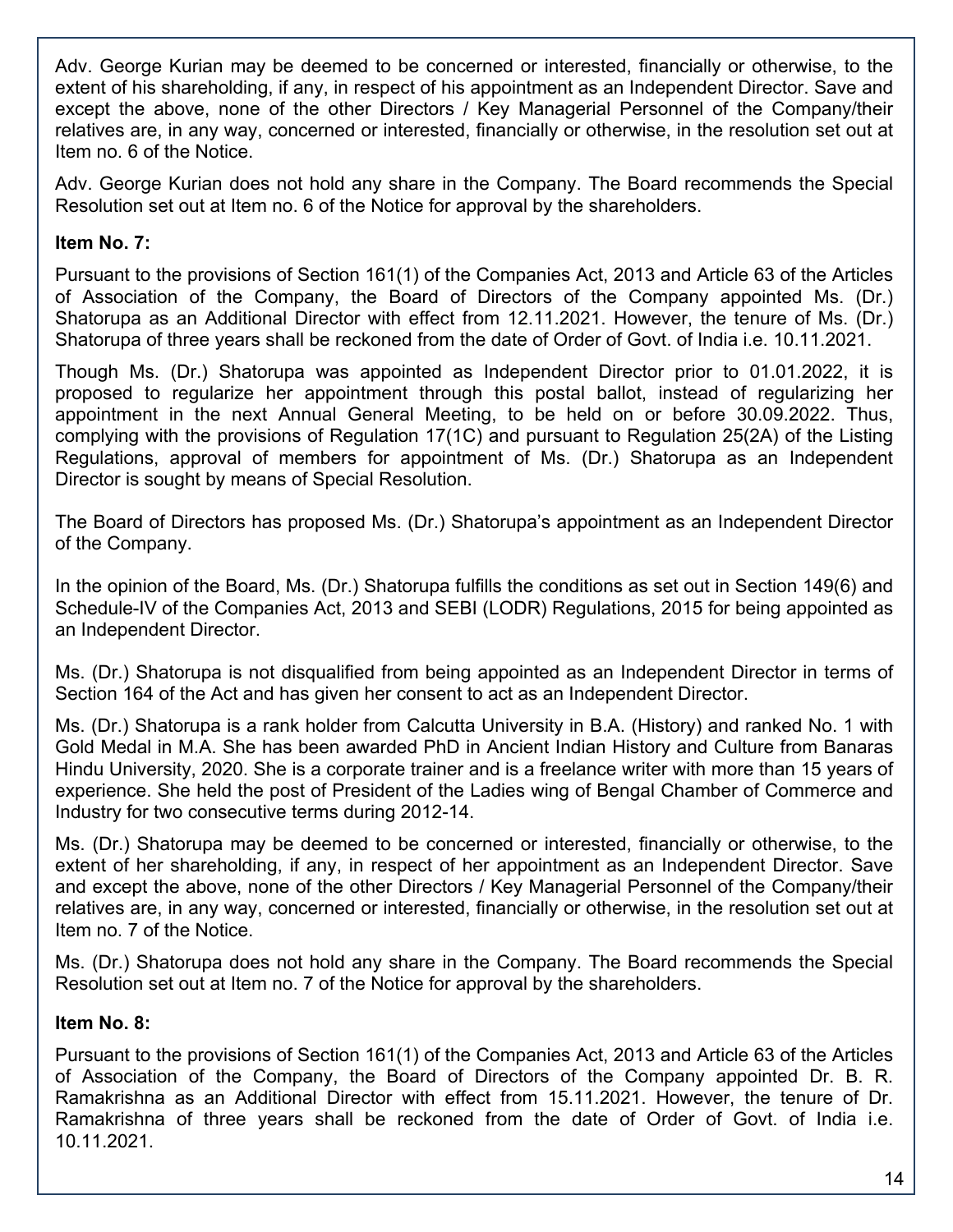Though Dr. B. R. Ramakrishna was appointed as Independent Director prior to 01.01.2022, it is proposed to regularize his appointment through this postal ballot, instead of regularizing his appointment in the next Annual General Meeting, to be held on or before 30.09.2022. Thus, complying with the provisions of Regulation 17(1C) and pursuant to Regulation 25(2A) of the Listing Regulations, approval of members for appointment of Dr. B. R. Ramakrishna as an Independent Director is sought by means of Special Resolution.

The Board of Directors has proposed Dr. Ramakrishna's appointment as an Independent Director of the Company.

In the opinion of the Board, Dr. B. R. Ramakrishna fulfills the conditions as set out in Section 149(6) and Schedule-IV of the Companies Act, 2013 and SEBI (LODR) Regulations, 2015 for being appointed as an Independent Director.

Dr. B. R. Ramakrishna is not disqualified from being appointed as an Independent Director in terms of Section 164 of the Act and has given his consent to act as an Independent Director.

Dr. B. R. Ramakrishna is BSAM, BAMS, MD (Ayu), MSc & PhD (Yoga) holder and recipient of Gold Medal & Karnataka State Award in BSAM. He is having 30 years of experience of UG & PG Studies, 40 years in Integrative Medicine Practice and 23 years in Research experience. He held very senior positions in Ayurveda, Yoga and Sports in Government of India and Government of Karnataka. He has conducted Ayurveda & Yoga Workshops at Germany, Austria, Spain, Switzerland, Hong Kong, China, France, Italy, Singapore, Malaysia and Thailand from 2006 and IDY Programs in Germany & Austria from 2015.He has also been awarded Best Teacher Award, Torch Bearer of Ayurveda, Adhamya Chetana Award.

Dr. B. R. Ramakrishna may be deemed to be concerned or interested, financially or otherwise, to the extent of his shareholding, if any, in respect of his appointment as an Independent Director. Save and except the above, none of the other Directors / Key Managerial Personnel of the Company/their relatives are, in any way, concerned or interested, financially or otherwise, in the resolution set out at Item no. 8 of the Notice.

Dr. B. R. Ramakrishna does not hold any share in the Company. The Board recommends the Special Resolution set out at Item no. 8 of the Notice for approval by the shareholders.

# **Item No. 9:**

Pursuant to the provisions of Section 161(1) of the Companies Act, 2013 and Article 63 the Articles of Association of the Company, the Board of Directors of the Company appointed Dr. Ajay Narang as an Additional Director with effect from 16.11.2021. However, the tenure of Dr. Narang of three years shall be reckoned from the date of Order of Govt. of India i.e. 10.11.2021.

Though Dr. Ajay Narang was appointed as Independent Director prior to 01.01.2022, it is proposed to regularize his appointment through this postal ballot, instead of regularizing his appointment in the next Annual General Meeting, to be held on or before 30.09.2022. Thus, complying with the provisions of Regulation 17(1C) and pursuant to Regulation 25(2A) of the Listing Regulations, approval of members for appointment of Dr. Ajay Narang as an Independent Director is sought by means of Special Resolution.

The Board of Directors has proposed Dr. Narang's appointment as an Independent Director of the Company.

In the opinion of the Board, Dr. Ajay Narang fulfills the conditions as set out in Section 149(6) and Schedule-IV of the Companies Act, 2013 and SEBI (LODR) Regulations, 2015 for being alongside for appointment as an Independent Director.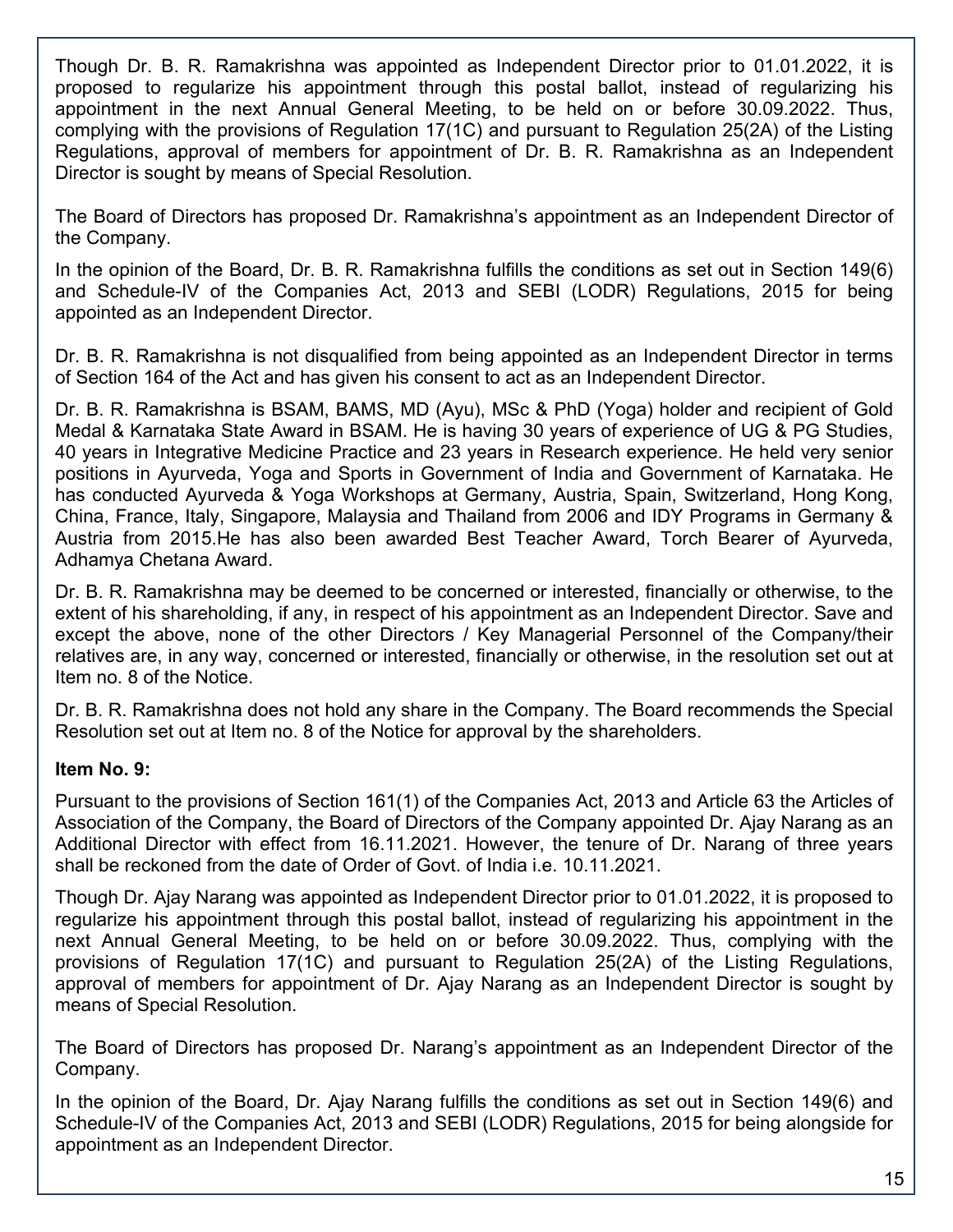Dr. Ajay Narang is not disqualified from being appointed as an Independent Director in terms of Section 164 of the Act and has given his consent to act as an Independent Director.

Dr. Ajay Narang is presently moving forward with his company's flagship Healthcare venture, Samagra Care, putting forth a disruptive model of medical services made for the complex Indian Landscape. The enterprise focuses on enabling access to high-quality, equitable, timely healthcare in Urban Tier-2 India.

He has more than thirty years of experience in Industry and Business both in India and the United States, having been on the Board of Directors of corporations over the span of his career. Formerly, for nearly two decades, he has worked in the IT Management sector, providing services to several clients in the United States.

At the very beginning of his career, he had immersed himself in the Manufacturing and Supply Industry. As an entrepreneur, he accepted the challenge of managing a sick industrial enterprise, indulged in manufacturing of Cooking Gas Cylinders. Starting at a young age, over the span of a decade, he successfully converted an SSI, the Cylinder manufacturing facility into a highly profitable venture.

By qualification, Dr Narang is an allopathic General Physician, and strives to give back to society and his fellow citizens by engaging in actionable activism and a range of non-profit activities. He has been on the Board of Directors of Hindusthan Samachar, Delhi. He also held the position of All India Vice President of Laghu Udyog Bharati, an All-India Organization in the service of Micro & Small-scale industry; currently he is an Executive Member of its National Working Committee. He is a Trustee of the Vishwa Samvaad Kendra Trust, Bhopal, and is the President of the same.

He has been an honorary member of several bodies of the Government as well, namely, the Labour Advisory Board, Madhya Pradesh; Executive Council of MP Council of Science &Technology; Supply Code Panel of MP Electricity Regulatory Commission; General Council of Atal Bihari Vajpayee Hindi University, Bhopal; Regional Advisory Committee, Central Board for Workers Education; and Special Invitee to the National Board of MSME, GoI.

Dr. Ajay Narang may be deemed to be concerned or interested, financially or otherwise, to the extent of his shareholding, if any, in respect of his appointment as an Independent Director. Save and except the above, none of the other Directors/Key Managerial Personnel of the Company/their relatives are, in any way, concerned or interested, financially or otherwise, in the resolution set out at Item no. 9 of the Notice.

Dr. Ajay Narang does not hold any share in the Company. The Board recommends the Special Resolution set out at Item no. 9 of the Notice for approval by the shareholders.

By Order of the Board of Directors

 Sd/- Place: Bhubaneswar **(N. K. Mohanty)**  Date: 11.03.2022 **GGM & Company Secretary**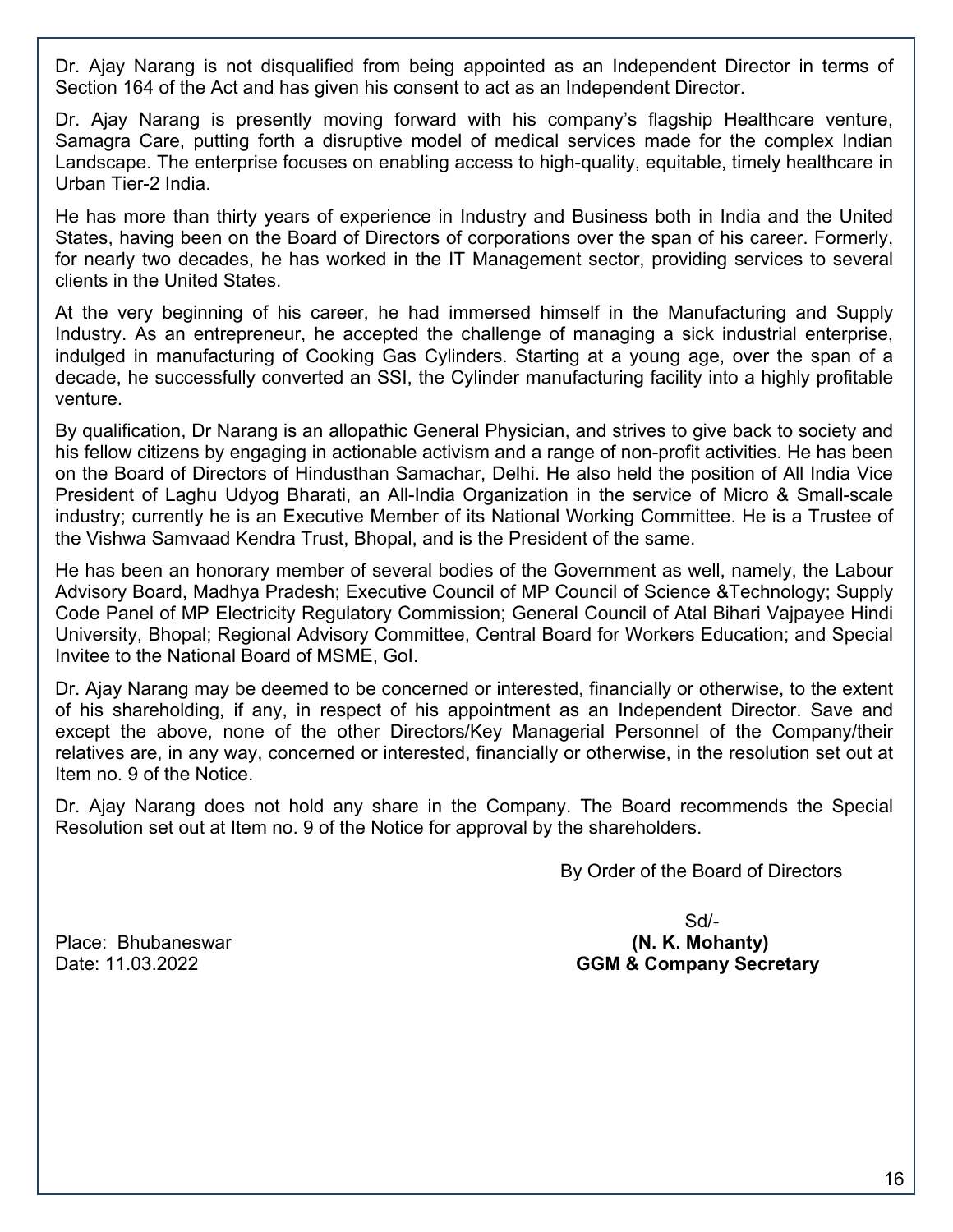## **Information as required under Regulation 36(3) of the Securities and Exchange Board of India (Listing Obligations and Disclosure Requirements) Regulations, 2015 and Clause 1.2.5 of the Secretarial Standard on General Meetings (SS-2)**

| 1. | Dr. Veena Kumari Dermal [DIN:08890469]    |                                                                                                   |
|----|-------------------------------------------|---------------------------------------------------------------------------------------------------|
|    | <b>Father's Name</b>                      | Shri Ravi                                                                                         |
|    | Date of Birth                             | 20.08.1967                                                                                        |
|    | Date of Appointment                       | 20.01.2022                                                                                        |
|    | Expertise in specific functional          | a) Dealing with Policy & Legislative Division in the Ministry of                                  |
|    | areas                                     | Mines, Government of India, New Delhi.                                                            |
|    |                                           | b) Served in various capacities in the Postal Department at                                       |
|    |                                           | all India level.                                                                                  |
|    |                                           | c) Associated with amendments to MMDR Act in 2020 and                                             |
|    |                                           | 2021 and the subordinate legislations to the Act.                                                 |
|    | Qualifications                            | B.Sc.(Agriculture),<br>from<br>Kerala                                                             |
|    |                                           | M.Sc.(Horticulture)                                                                               |
|    |                                           | Agriculture University and Ph.D. in Horticulture from Indian                                      |
|    |                                           | Agricultural Research Institute in New Delhi and Post                                             |
|    |                                           | Graduate Diploma in Public Policy from IIM, Bangalore.                                            |
|    | List of outside Directorships             | 1. Hindustan Zinc Limited                                                                         |
|    | held                                      | 2. Khanij Bidesh India Limited                                                                    |
|    |                                           | 3. Bharat Gold Mines Limited                                                                      |
|    | Member of Committees of the               | CoD for Projects & New Ventures - Member                                                          |
|    | <b>Board</b>                              |                                                                                                   |
|    | Member of Committees in other             | Hindustan Zinc<br>Limited - Stakeholders<br>Relationship                                          |
|    | companies                                 | Committee                                                                                         |
| 2. | Shri Ramesh Chandra Joshi [DIN: 08765394] |                                                                                                   |
|    | <b>Father's Name</b>                      | Shri Dutt Chandra Joshi                                                                           |
|    | Date of Birth                             | 12.04.1965                                                                                        |
|    | Date of Appointment                       | 04.02.2022                                                                                        |
|    | Expertise in specific functional          | Experience of various areas of Finance spanning over 32                                           |
|    | areas                                     | years, which includes 27 years in NALCO in the core areas                                         |
|    |                                           | of finance coupled with in-depth understanding of financial,                                      |
|    |                                           | contractual and regulatory issues.                                                                |
|    | Qualifications                            | ICMAI and Bachelor of Law from Sambalpur University.                                              |
|    | Directorships<br>List of outside          | Angul Aluminium Park Pvt. Ltd.                                                                    |
|    | held                                      |                                                                                                   |
|    | Member of Committees of the               | CoD for Projects & New Ventures - Member<br>a)                                                    |
|    | <b>Board</b>                              | <b>Risk Management Committee - Member</b><br>b)<br><b>Share Transfer Committee - Member</b><br>C) |
|    | Member of Committees in other             | Nil                                                                                               |
|    | companies                                 |                                                                                                   |
| 3. | Shri Ravinath Jha [DIN:09396382]          |                                                                                                   |
|    | <b>Father's Name</b>                      | Late Hem Chandra Jha                                                                              |
|    | Date of Birth                             | 01.03.1976                                                                                        |
|    | Date of Appointment                       | 11.11.2021                                                                                        |
|    |                                           |                                                                                                   |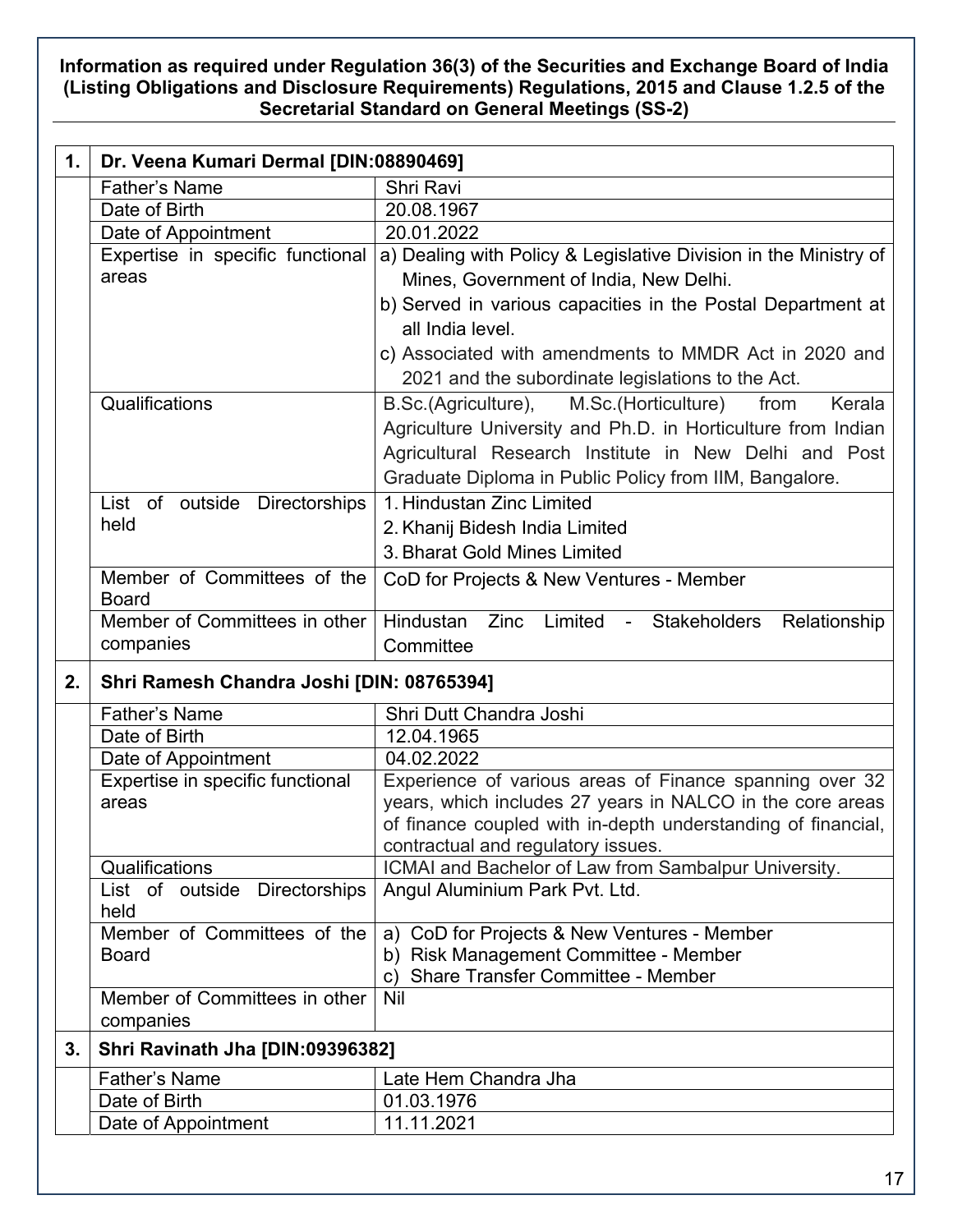|    | Expertise in specific functional          | Journalism, Editor of Antyodaya Sandesh & Antyodaya                                                                     |
|----|-------------------------------------------|-------------------------------------------------------------------------------------------------------------------------|
|    | areas                                     | Sankalp                                                                                                                 |
|    | Qualifications                            | <b>B.Sc. from Ranchi University</b>                                                                                     |
|    | List of outside Directorships             | Nil                                                                                                                     |
|    | held                                      |                                                                                                                         |
|    | Member of Committees of the               | a) HR Committee - Chairman                                                                                              |
|    | <b>Board</b>                              | b) Nomination & Remuneration Committee - Member                                                                         |
|    |                                           | c) Stakeholders Relationship Committee - Member                                                                         |
|    |                                           | Ethics & Corporate Governance Committee -Member<br>d)                                                                   |
|    | Member of Committees in other             | Nil                                                                                                                     |
|    | companies                                 |                                                                                                                         |
| 4. | <b>Shri Y. P. Chillio [DIN:09396182]</b>  |                                                                                                                         |
|    |                                           |                                                                                                                         |
|    | <b>Father's Name</b>                      | <b>Shri Pesing</b>                                                                                                      |
|    | Date of Birth                             | 09.10.1971                                                                                                              |
|    | Date of Appointment                       | 11.11.2021                                                                                                              |
|    | Expertise in specific functional<br>areas | Social worker and has worked in different community based<br>organisations in various capacities for the welfare of the |
|    |                                           | public at large.                                                                                                        |
|    | Qualifications                            | Graduate in Political Science from Nagaland University                                                                  |
|    | List of outside Directorships             | Nil                                                                                                                     |
|    | held                                      |                                                                                                                         |
|    | Member of Committees of the               | a) Technology Committee - Chairman                                                                                      |
|    | <b>Board</b>                              | b) Audit Committee - Member                                                                                             |
|    |                                           | c) Nomination & Remuneration Committee - Member                                                                         |
|    |                                           | d) Stakeholders Relationship Committee - Member                                                                         |
|    | Member of Committees in other             | Nil                                                                                                                     |
|    | companies                                 |                                                                                                                         |
| 5. | Adv. Dushyant Upadhyay [DIN:09397101]     |                                                                                                                         |
|    | <b>Father's Name</b>                      | Shri Krishna Kumar Upadhyay                                                                                             |
|    | Date of Birth                             | 17.09.1960                                                                                                              |
|    | Date of Appointment                       | 12.11.2021                                                                                                              |
|    | Expertise in specific functional          | 30 years in practicing as an lawyer in various Courts                                                                   |
|    | areas                                     |                                                                                                                         |
|    | Qualifications                            | Lawyer by profession                                                                                                    |
|    | List of outside Directorships             | <b>Nil</b>                                                                                                              |
|    | held                                      |                                                                                                                         |
|    | Member of Committees of the               | a) CSR & SD Committee - Chairman                                                                                        |
|    | <b>Board</b>                              | Ethics & Corporate Governance Committee - Chairman<br>b)                                                                |
|    |                                           | <b>Audit Committee - Member</b><br>$\mathsf{c}$                                                                         |
|    | Member of Committees in other             | Nil                                                                                                                     |
|    | companies                                 |                                                                                                                         |
| 6. | Adv. George Kurian [DIN:09398434]         |                                                                                                                         |
|    | <b>Father's Name</b>                      | Shri Kurian                                                                                                             |
|    | Date of Birth                             | 20.09.1960                                                                                                              |
|    | Date of Appointment                       | 12.11.2021                                                                                                              |
|    | Expertise in specific functional          | Practicing as an advocate in various Courts                                                                             |
|    | areas                                     |                                                                                                                         |
|    |                                           |                                                                                                                         |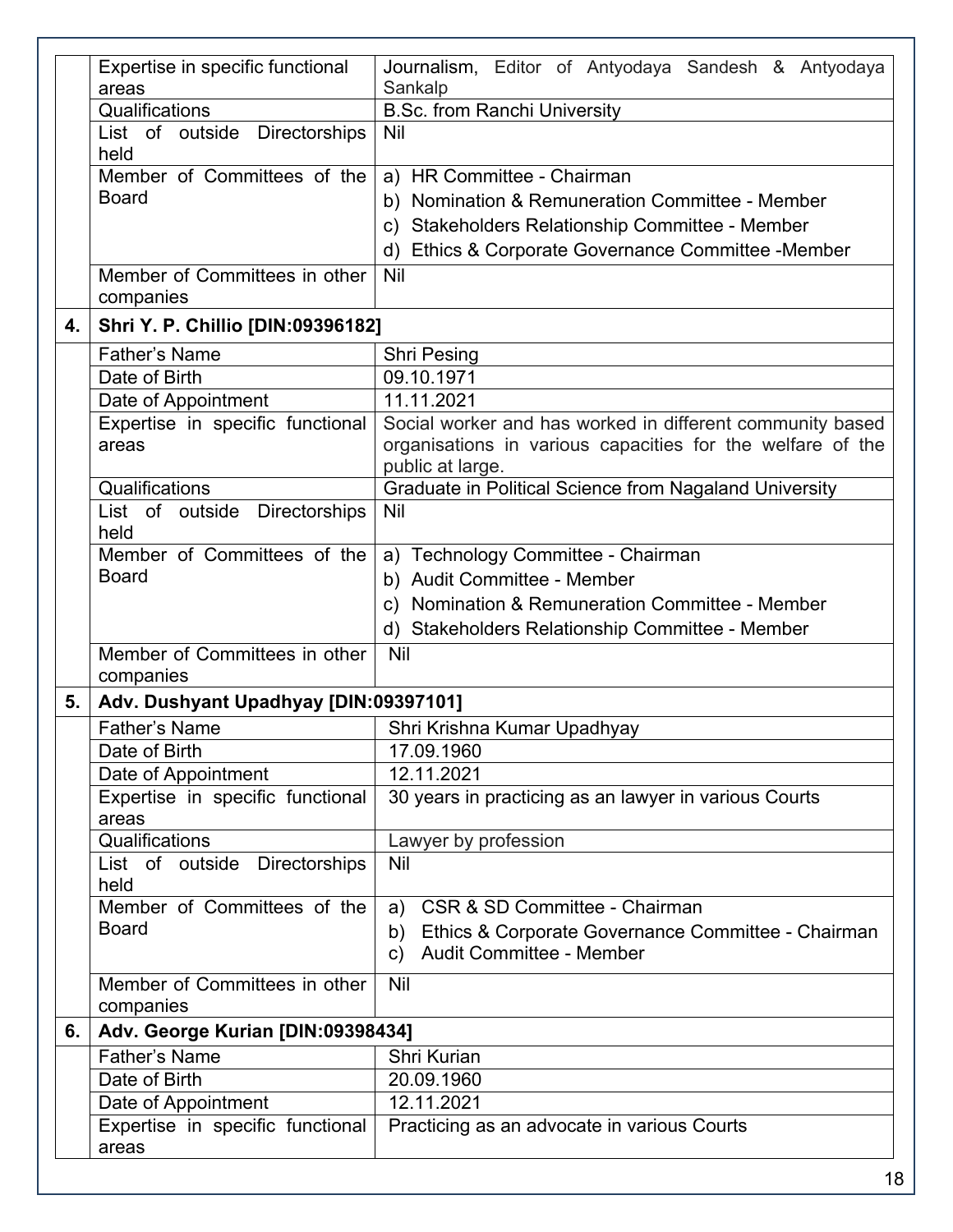|    | Qualifications                            | B. Sc., MA, LLB                                            |
|----|-------------------------------------------|------------------------------------------------------------|
|    | List of outside Directorships             | Nil                                                        |
|    | held                                      |                                                            |
|    | Member of Committees of the               | a) Stakeholders Relationship Committee - Chairman          |
|    | <b>Board</b>                              | b) HR Committee - Member                                   |
|    |                                           | c) Technology Committee - Member                           |
|    |                                           | d) Risk Management Committee - Member                      |
|    |                                           |                                                            |
|    | Member of Committees in other             | <b>Nil</b>                                                 |
|    | companies                                 |                                                            |
| 7. | Ms. (Dr.) Shatorupa [DIN:09396503]        |                                                            |
|    | <b>Father's Name</b>                      | Late Partha Sadhan Bose                                    |
|    | Date of Birth                             | 30.07.1971                                                 |
|    | Date of Appointment                       | 12.11.2021                                                 |
|    | Expertise in specific functional          | Corporate trainer and freelance writer with more than 15   |
|    | areas                                     | years of experience                                        |
|    | Qualifications                            | Graduation-BA in History                                   |
|    |                                           | Post-Graduation - MA in AIHC                               |
|    |                                           | Ph.D. - Ancient Indian History & Culture                   |
|    | List of outside Directorships             | Nil                                                        |
|    | held                                      |                                                            |
|    | Member of Committees of the               | a) Nomination & Remuneration Committee - Chairperson       |
|    | <b>Board</b>                              | b) HR Committee - Member                                   |
|    |                                           | c) CSR & SD Committee - Member                             |
|    | Member of Committees in other             | Nil                                                        |
|    | companies                                 |                                                            |
| 8. | Dr. B. R. Ramakrishna [DIN:02251602]      |                                                            |
|    | <b>Father's Name</b>                      | Shri Basavapatna Ramaiah                                   |
|    | Date of Birth                             | 06.01.1954                                                 |
|    | Date of Appointment                       | 15.11.2021                                                 |
|    | Expertise in specific functional          | Senior positions in Ayurveda, Yoga and Sports in Govt. of  |
|    | areas                                     | India and Govt. of Karnataka.                              |
|    | Qualifications                            | BSAM, BAMS, MD (Ayu.), M.Sc. (Yoga) and Ph.D. (Yoga)       |
|    | List of outside Directorships             | <b>Nil</b>                                                 |
|    | held                                      |                                                            |
|    | Member of Committees of the               | a) Risk Management Committee - Chairman                    |
|    | <b>Board</b>                              | b) Audit Committee - Member                                |
|    |                                           | <b>CSR &amp; SD Committee - Member</b><br>c)               |
|    | Member of Committees in other             | d) Ethics & Corporate Governance Committee - Member<br>Nil |
|    | companies                                 |                                                            |
|    |                                           |                                                            |
| 9. | Dr. Ajay Narang [DIN:00368054]            |                                                            |
|    | <b>Father's Name</b>                      | Shri Gurcharan Das Narang                                  |
|    | Date of Birth                             | 10.01.1967                                                 |
|    | Date of Appointment                       | 16.11.2021                                                 |
|    | Expertise in specific functional<br>areas | Allopathic General Physician and Information Technology.   |
|    | Qualifications                            | <b>B.Sc. and MBBS</b>                                      |
|    |                                           |                                                            |